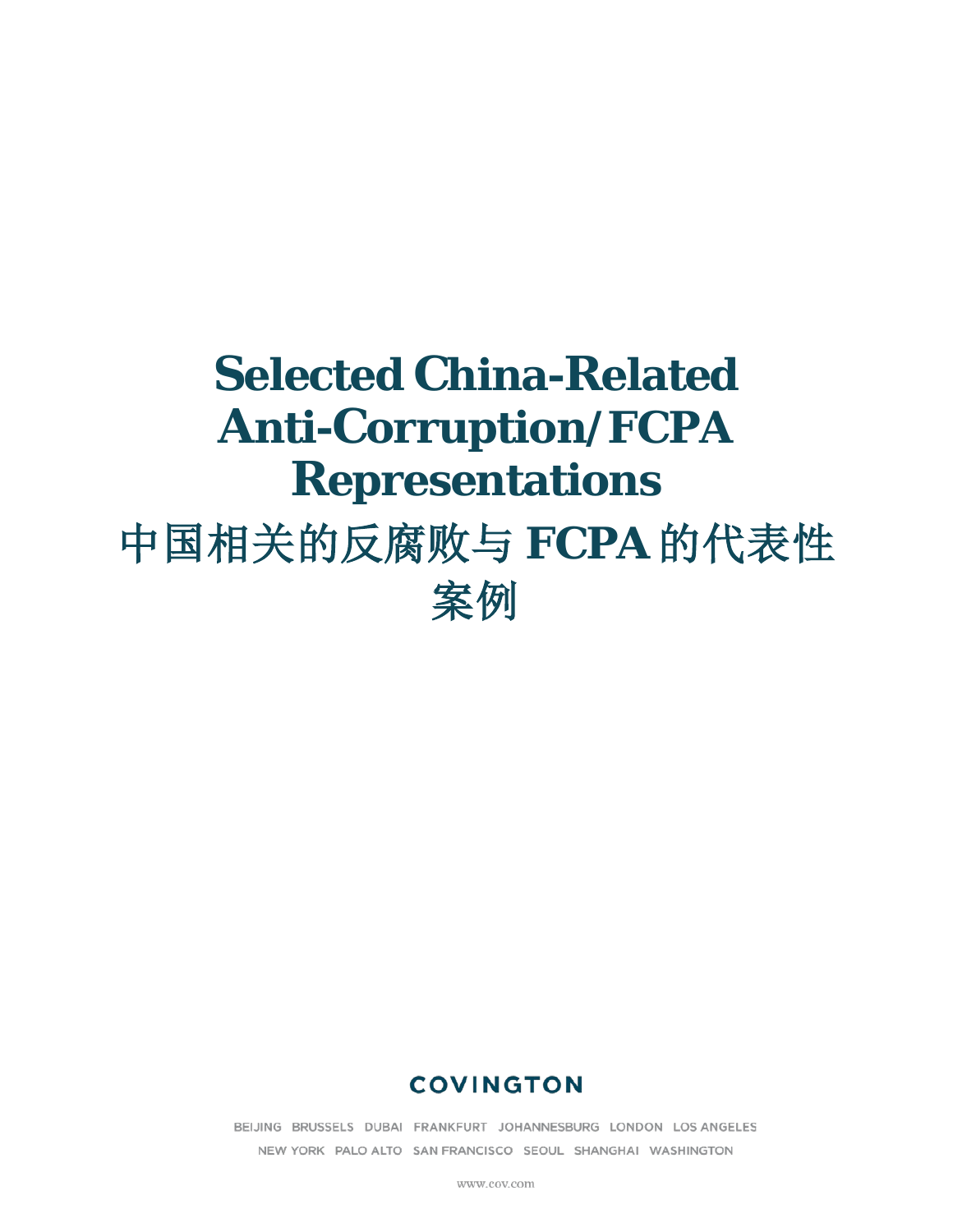## **Index** 目录

| Compliance Programs and Risk Assessments 合规项目和风险评估10   |  |
|--------------------------------------------------------|--|
|                                                        |  |
| Transactional Compliance / Due Diligence 交易合规 / 尽职调查14 |  |
|                                                        |  |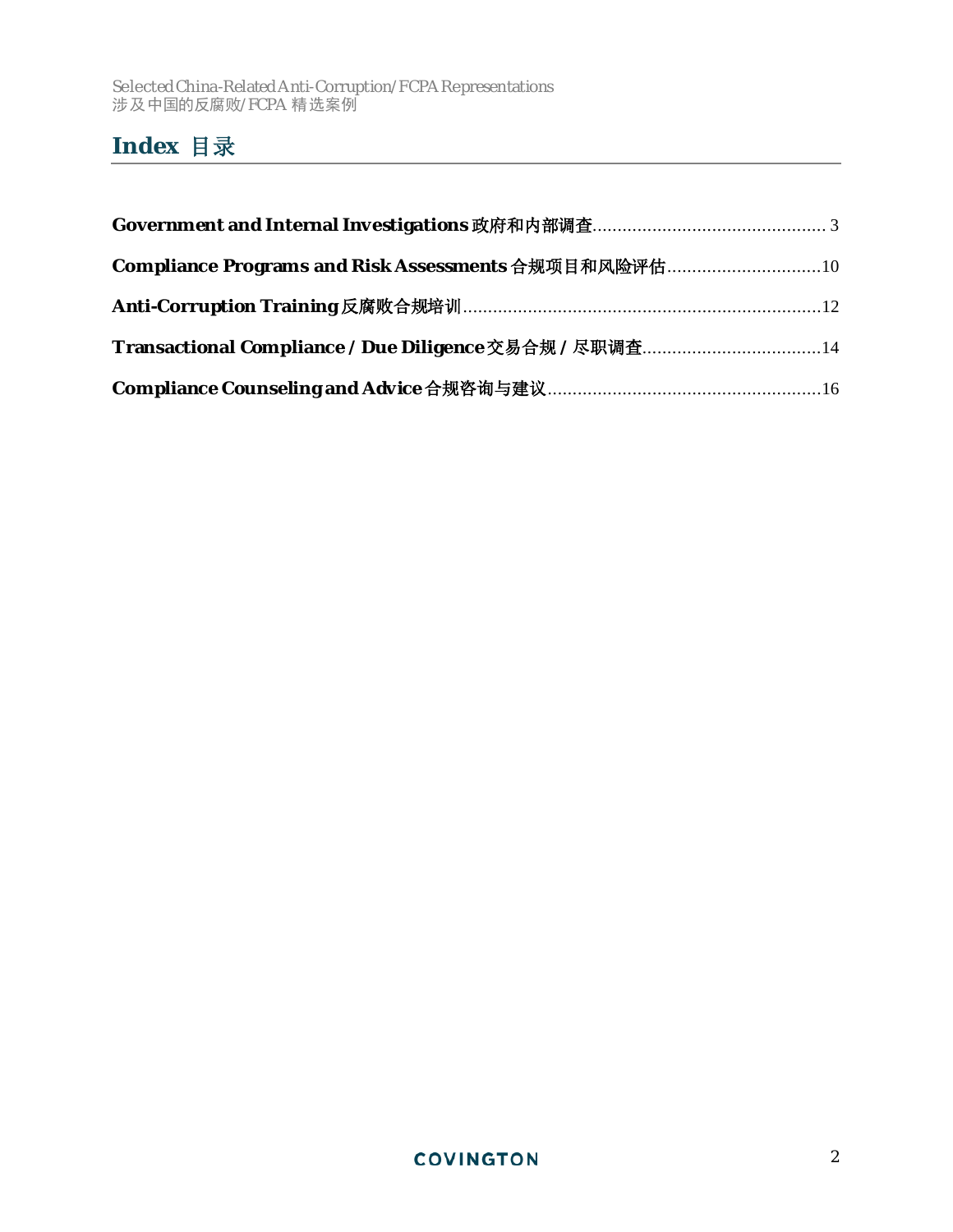## <span id="page-2-0"></span>**Government and Internal Investigations** 政府和内部调查

Internal investigation on behalf of a global conglomerate whose operations in China came under intense media and governmental scrutiny following public allegations of corruption and bid-rigging.

代表一家跨国企业就其中国业务因受到公开指控涉嫌腐败与操纵投标行为而被媒体高度关 注与政府严格审查开展内部调查。

 On behalf of a multinational company, secured declination from the SEC in a matter involving payments and other things of value given to Chinese government officials and customers.

代表一家跨国公司对其涉嫌向中国政府官员及客户给付金钱与其他财物为获取得美国证交 会不予起诉的决定。

- Internal investigation for a US pharmaceutical company related to whistleblower allegations of corruption at its Chinese subsidiary. 代表一家美国医药公司针对涉嫌腐败行为的举报对其中国分公司开展内部调查。
- Internal investigation on behalf of a global technology company into allegations that the son of a senior executive at a state-owned company was knowingly hired to curry favor with the customer.

代表一家全球科技公司就涉嫌在知情的情况下聘用一家国有公司高管的儿子以求宠于客户 一事开展内部调查。

 $\blacksquare$  Internal investigation on behalf of a European consulting firm after media reports alleged that the company's China general manager had made improper payments to a PRC government official.

代表一家欧洲咨询公司针对媒体报道的该公司中国地区总经理涉嫌向中国政府官员进行不 当支付的行为开展内部调查。

 Internal investigation on behalf of a global electronic components company into allegations improper payments to state-owned aerospace customers in China and violations of US export control regulations.

代表一家全球电子零部件公司关于其向中国国有航空航天客户进行不当支付以及违反美国 出口管制法规的指控开展内部调查。

- $\blacksquare$  Internal investigation for a global financial service company related to allegations of hiring relatives of senior government and Party officials. 代表一家跨国金融机构就其聘用高级党政官员的亲属的相关指控开展内部调查。
- Internal investigation for a global pharmaceutical company after a sales representative in southern China was detained by Chinese enforcement authorities on allegations of paying bribes to doctors.

代表一家跨国医药公司因其某华南地区医药代表涉嫌行贿医生而被中国执法机构扣留开展 内部调查。

Internal investigation on behalf of a global company after Chinese media reported that several of its employees engaged in corruption and bid-rigging with an intermediary affiliated with a senior Party official.

代表一家跨国企业针对中国媒体就其数名员工涉嫌腐败并伙同与某高级党政官员牵连的中 间商操纵投标的报道开展内部调查。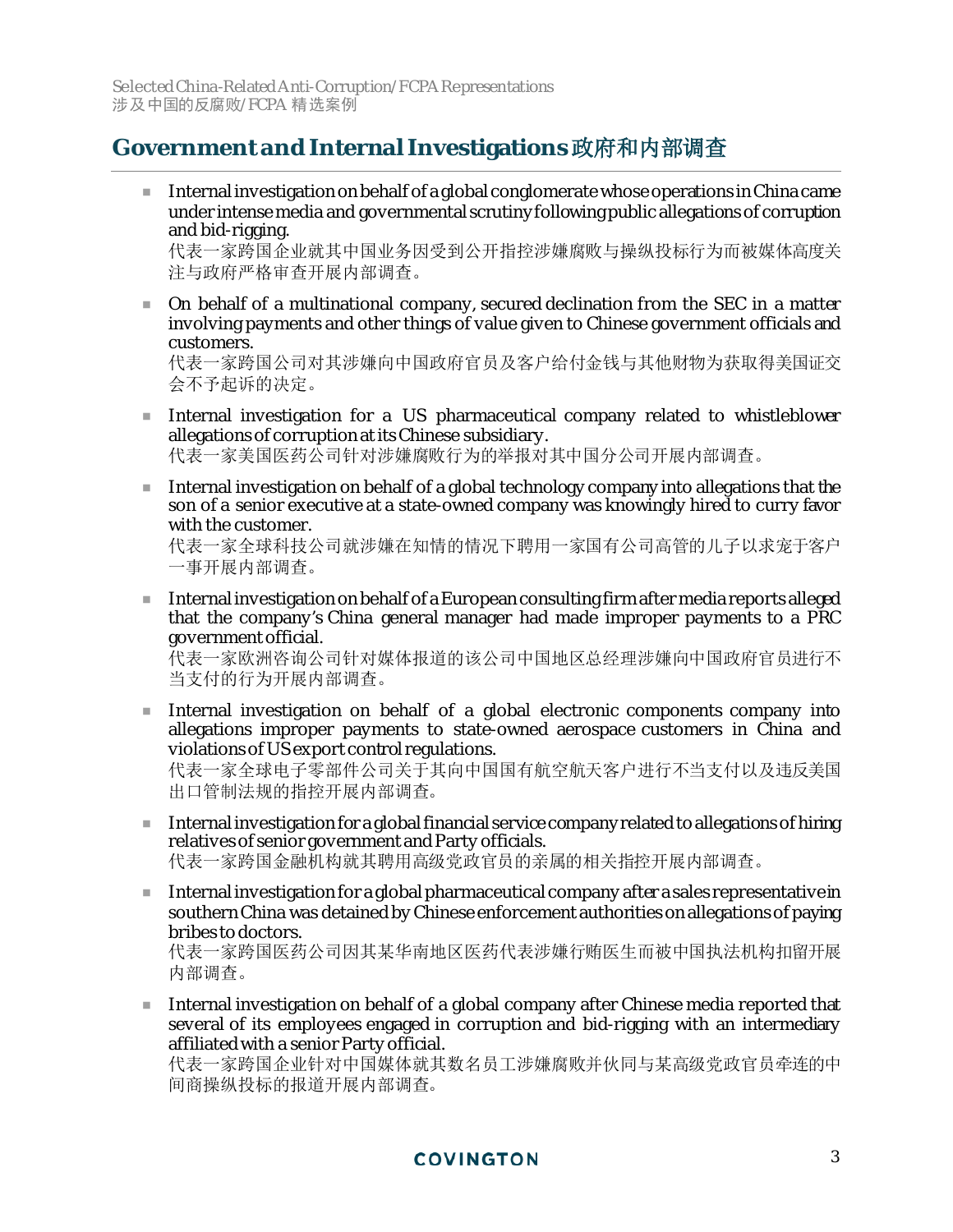- Internal investigation for a multinational clean energy company related to allegations of improper payments to key government regulators. 代表一家跨国清洁能源企业就其涉嫌向重要政府监管人员进行不当支付的指控开展内部调 查。
- Internal investigation for a US company alleging kickbacks from suppliers resulting in product quality issues.

代表一家美国公司因涉嫌支付供应商回扣导致出现产品质量问题开展内部调查。

- Internal investigation for a US automotive company related to allegations of improper payments to government officials in China. 代表一家美国汽车企业就其涉嫌向中国政府官员的不正当支付开展内部调查。
- Internal investigation for a global consumer products company into allegations that anticounterfeiting staff bribed law enforcement officials and accepted kickbacks from private investigators.

代表一家全球消费品公司就打假员工涉嫌贿赂执法人员和接受私人调查员回扣开展内部调 查。

- Internal investigation for a global life sciences company after media reports alleged kickbacks to healthcare professionals. 代表一家跨国生物科技公司针对媒体报道的其对医护人员支付回扣的行为开展内部调查。
- Internal investigation for a US industrial conglomerate related to potential violations of the FCPA and company conflict of interest policies in China. 代表一家美国工业集团对其中国的营运涉嫌违反美国《反海外腐败法》及公司利益冲突政 策开展内部调查。
- Internal investigation on behalf of a US medical device company into allegations that its broker made improper payments to customs officials in China. 代表一家美国医疗器械公司针对其代理人向中国海关官员进行不当支付的指控开展内部调 查。
- Internal investigation for a global consumer goods company related to allegations of improper payments by a third party to customs officials in southern China. 代表一家跨国消费品公司就其涉嫌通过第三方向华南地区海关官员进行不正当支付而开展 内部调查。
- Internal investigation on behalf of a global pharmaceutical company into allegations of misuse of a post-marketing study. 代表一家跨国医药公司就其关于滥用上市后研究的相关指控开展内部调查。
- Internal investigation for a transportation company related to allegations of improper payments to customs officials in eastern China. 代表一家全球性公司针对其涉嫌向华东地区海关官员的不正当支付指控开展内部调查。
- Internal investigation on behalf a US manufacturing company into allegations of hiring a connected third party to assist with obtaining preferential tax treatment. 代表一家美国制造企业就其雇佣某关联第三方以协助获得税收优惠待遇的指控开展内部调 查。
- Internal investigation on behalf of a global networking company into suspicions of bidrigging and kickbacks to state-owned customers.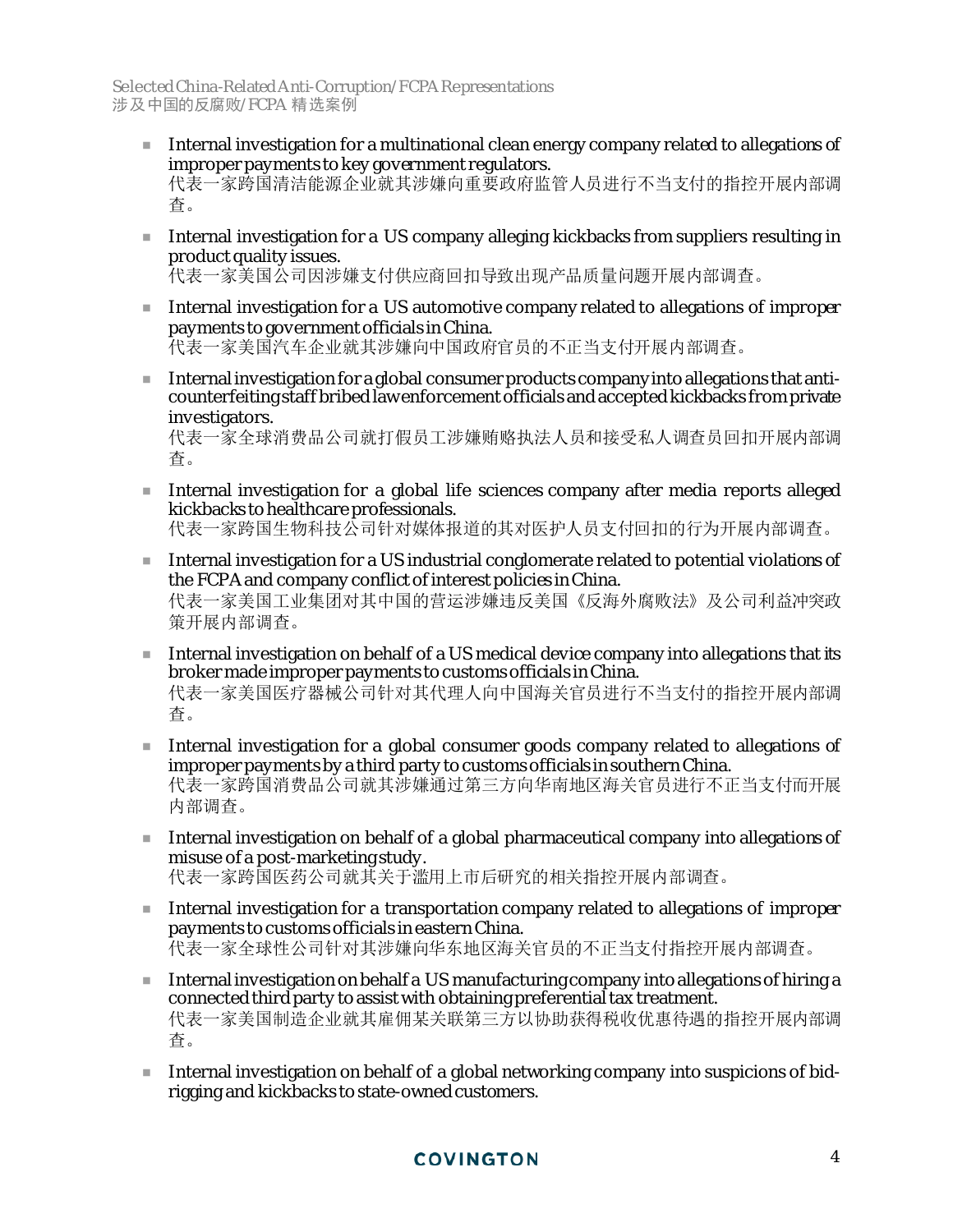代表一家全球网络公司就涉嫌围标和向国有客户支付回扣开展内部调查。

- Internal investigation on behalf of a US entertainment conglomerate relating to the use of a third party in dealings with a Chinese state-owned media company. 代表一家美国娱乐集团就其通过第三方与一中国国有传媒企业进行往来而开展内部调查。
- Internal investigation on behalf of a multinational pharmaceutical company into allegations raised by a whistleblower regarding impropriety involving a senior manager's interactions with healthcare providers.

代表一家跨国医药企业针对企业高层管理人员与医护人员之间的不正当往来的举报开展内 部调查。

Internal investigation on behalf of a global consumer products company after allegations emerged that bribes were paid to government officials to overlook significant safety violations at a factory in China.

代表一家跨国消费品公司针对行贿政府官员以忽视其在华的一家工厂所存在的重大安全违 规情况相关的指控而开展内部调查。

- Internal investigation on behalf of a US medical device company into allegations that its distributor made improper payments to hospital officials in eastern China. 代表一家美国医疗器械公司针对其经销商向中国华东地区公立医院官员进行不当支付的指 控开展内部调查。
- Internal investigation on behalf of a global company after Chinese investigators sought information about the company's connections with third parties affiliated with senior Chinese officials.

代表一家跨国公司针对中国调查部门要求提供该公司与某些与中国政府高级官员有关联第 三方之间关系相关信息开展内部调查。

Internal investigation for a multinational medical device company after an anonymous whistleblower made allegations about improper sales practices at the company's Chinese subsidiary.

代表一家跨国医疗设备公司针对其中国分公司的业务存在不正当销售行为的匿名举报开展 内部调查。

Internal investigation on behalf of a global technology company into allegations of improper payments to officials at state-owned entities, accepting kickbacks from vendors, and embezzlement.

代表一家跨国高科技企业针对其涉嫌对国有企业官员进行不正当支付、接受供应商回扣, 及侵占公款的指控开展内部调查。

- Internal investigation on behalf of a global health company into reports of improper payments by its distributor to a key customer. 代表一家跨国保健企业针对其经销商向重要客户进行不正当支付的举告开展内部调查。
- Internal investigation on behalf of a global transportation company related to press reports in China alleging improprieties in government procurement. 代表一家跨国运输公司针对有关中国媒体声称其在政府采购过程中存在的不当行为而开展 内部调查。
- Internal investigation on behalf of a global electronics company into accounting irregularities.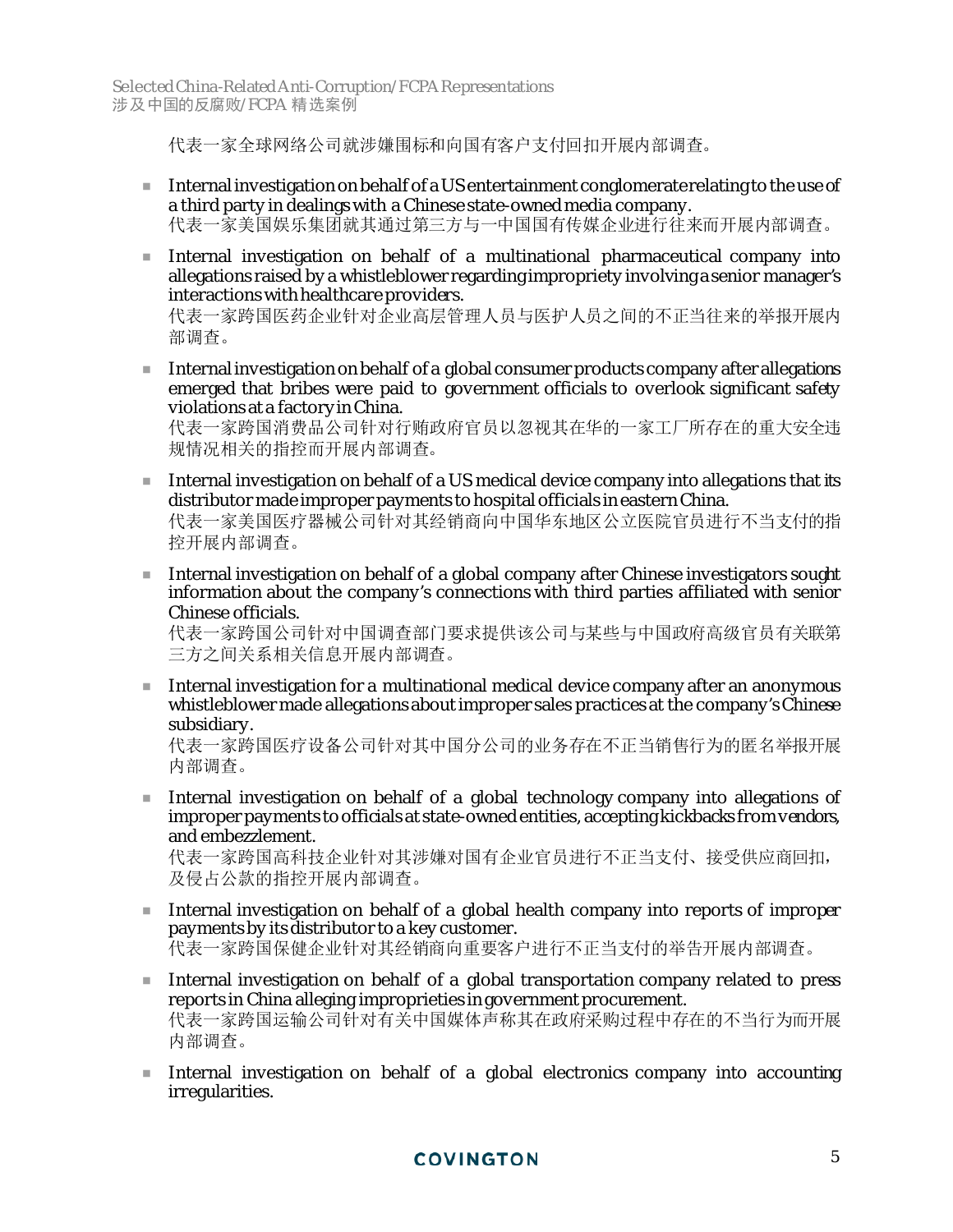Selected China-Related Anti-Corruption/FCPA Representations 涉及中国的反腐败/FCPA 精选案例

代表一家全球电子公司就会计违规行为开展内部调查。

Internal investigation for a multinational engineering and consulting company into allegations by the World Bank of improper conduct as part of a Bank-funded project in central China.

代表一家跨国工程及咨询公司针对世界银行就其涉嫌华中地区的一银行资助项目中存在不 当行为的指控而开展内部调查。

- Internal investigation on behalf of a global technology company into allegations that a senior manager in China took kickbacks from distributors and engaged in channel stuffing. 代表一家全球科技公司针对其中国高级经理收取经销商回扣和从事囤货的指控展开内部调 查。
- Internal investigation on behalf of a global life sciences company into allegations raised by a whistleblower related to improprieties related to use of a third-party meeting organizer. 代表一家跨国生物科技公司针对指控其不当使用第三方会务公司的举报开展内部调查。
- Internal investigation for a global industrial equipment company involving sales to endusers through Chinese-based resellers, including advising the company on the restructuring of its Chinese sales channels in the wake of the investigation. 代表一家跨国工业设备企业对其通过中国承销商向终端用户的销售开展内部调查,并在调 查结束后协助该企业对其中国销售渠道进行重组。
- **Assisting a global technology company with a disclosure to US authorities of allegations** that its partner in China made improper payments to state-owned customers. 协助一家全球科技公司向美国政府披露其在中国的合作伙伴向国有企业客户进行不当支付 的指控。
- Investigation on behalf of a medical device company into allegations made to the SEC that improper payments were made to healthcare officials in China. 代表一家医疗器械公司因美国证交会收悉其向中国卫生部门官员进行不正当支付的相关指 控而开展调查。
- **Assisted a multinational company whose local employee was detained by Chinese criminal** enforcement authorities on bribery and corruption charges. 协助一家跨国公司处理其员工因受贿赂和腐败的指控而被中国司法机关拘留的事宜。
- Internal investigation on behalf of a European company into whistleblower allegations of facilitating payments. 协助一家欧洲公司就疏通费的举报开展内部调查。
- Internal investigation on behalf of a global electronics company into allegations of expense report fraud and improper payments to state-owned customers in southern China. 代表一家全球电子公司针对其费用报告欺诈及向中国华南地区的国有企业客户进行不当支 付的指控开展内部调查。
- Assisted a global company accused by a municipal branch of the Administration of Industry and Commerce of violating PRC commercial bribery laws. 协助一家跨国公司处理其被某市工商局指控违反中国反商业贿赂法规的事宜。
- **Internal investigation on behalf of a consumer products company after Chinese media** alleged improper payments to a now-imprisoned government official.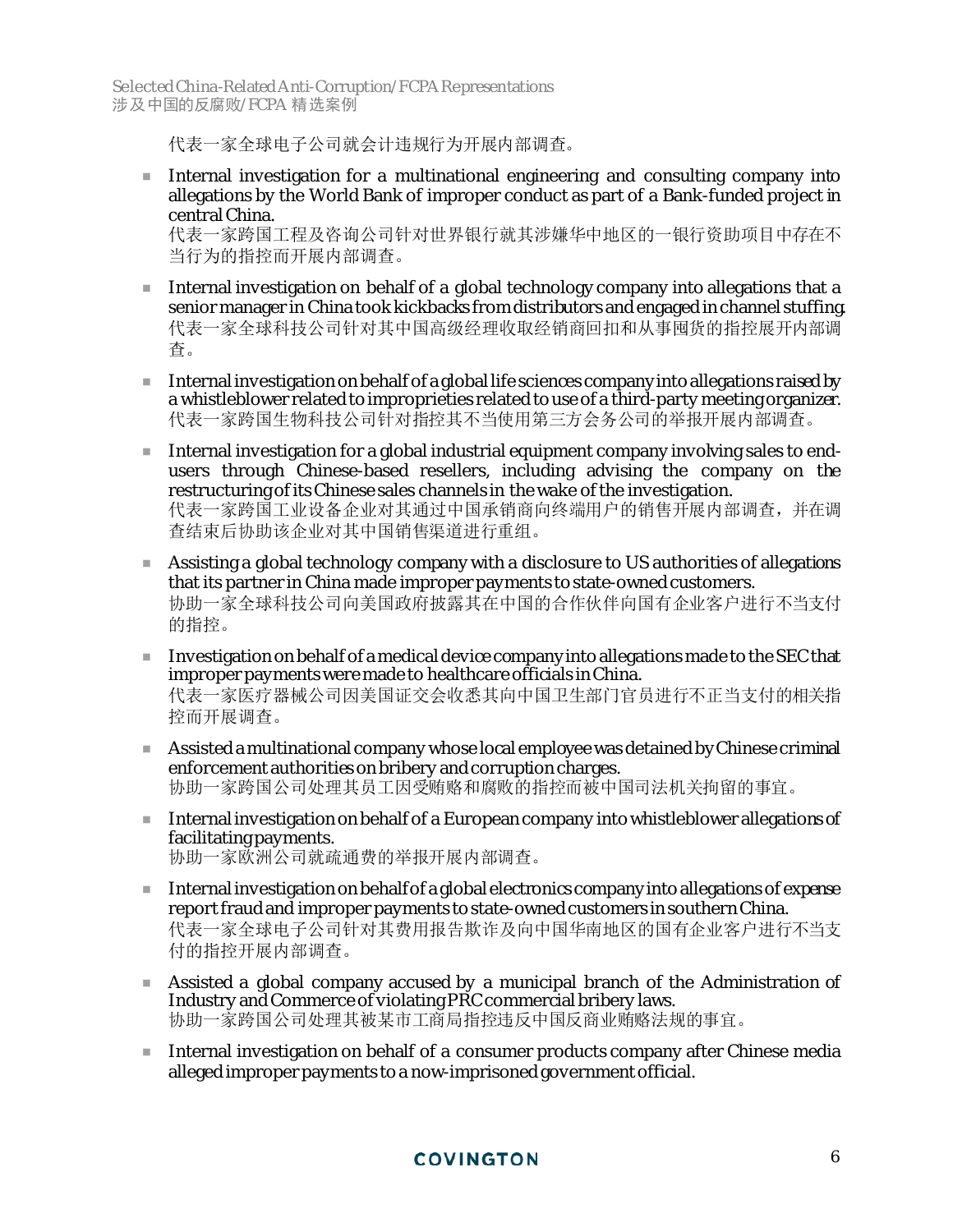代表一家消费品公司针对中国媒体指控其向现已入狱的某政府官员进行不正当支付报道开 展内部调查。

- Internal investigation on behalf of a trade association related to allegations of kickbacks in exchange for certifications. 代表一家行业协会针对其收受回扣换取认证的指控开展内部调查。
- Internal investigation on behalf of a personal care products company related to allegations of bribing a government official in central China. 代表一家个人用品公司针对其华中地区贿赂某政府官员的指控开展内部调查。
- **Internal investigation on behalf of a European pharmaceutical company into allegations** of fake meetings. 代表一家欧洲医药公司针对其虚假会议的指控而开展内部调查。

Targeted internal investigation on behalf of a global consulting firm into allegations of a

- conflict of interest involving a senior member of management in China. 代表一家全球咨询公司就涉及其在中国的一名高管利益冲突的指控开展针对性内部调查。
- Internal investigation on behalf of a global company after an affiliate of one of its dealers was named in the Chinese media as being convicted of making improper payments to a government official in northeastern China.

代表一家跨国公司针对其某经销商关联方因被中国媒体点名指控向中国东北地区的一名政 府官员进行不正当支付而开展内部调查。

- Internal investigation on behalf of a leading pharmaceutical company related to allegations of falsifying meetings and receipts used to pay kickbacks to state-owned pharmacies and pharmacists in exchange for increase sales. 代表一家行业领先地位的医药公司针对其伪造会议及收据方式向国有药房和药剂师支付回 扣获取销售增长的指控而开展内部调查。
- Internal investigation on behalf of a global technology company into allegations that employees in China engaged in fake transactions with state-owned customers. 代表一家全球科技公司针对其中国员工参与与国有企业客户虚假交易的指控开展内部调查。
- Internal investigation on behalf of a global beverage company into whistleblower allegations of improper interactions with government officials. 代表一家跨国饮料公司针对其与政府官员的不正当往来举报而开展内部调查。
- Internal investigation on behalf of an multinational electronics company into allegations of kickbacks paid by suppliers to company employees. 代表一家跨国电子企业针对其供应商向该公司员工支付回扣的指控而开展内部调查。
- Internal investigation on behalf of an multinational healthcare company after an Administration of Industry and Commerce raided an office in eastern China related to a sponsorship of an event hosted by a medical association. 代表一家跨国医疗企业针对华东地区办公室赞助某医疗协会举办的活动而受到工商局的突 击检查开展内部调查。
- Advising a global transportation software company on disclosure to US authorities related to allegations of improper payments in China. 为一家全球交通工具软件公司就向美国政府披露其涉及在中国进行不当支付的指控提供咨 询。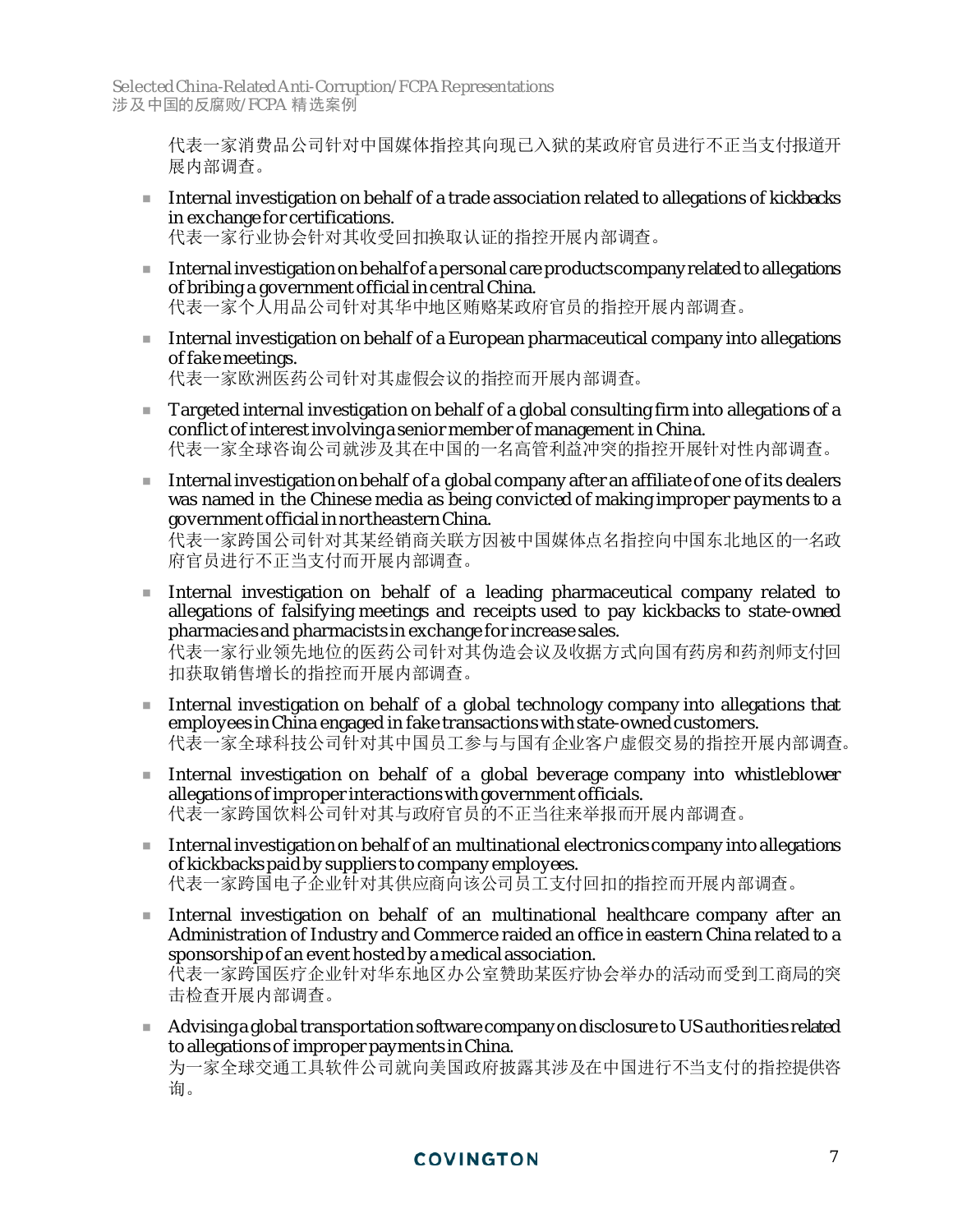- Internal investigation on behalf of a personal care products company related to allegations of bribing a customs official in northern China. 代表一家个人用品公司针对其在华北地区贿赂海关官员的指控而开展内部调查。
- Internal investigation on behalf of a leading pharmaceutical company related to allegations of paying kickbacks to physicians in and falsifying meetings in central China. 代表一家行业领先的医药公司针对其在华中地区向医师支付回扣及虚假会议的指控而开展 内部调查。
- Internal investigation on behalf of a US software company into allegations of conflicts of interest and channel stuffing. 代表一家美国软件公司针对其利益冲突和囤货的指控开展内部调查。
- Assisting a global company in responding to an inquiry and document request from a Chinese regulator related to sales practices. 协助一家跨国公司对中国某监管机构关于其销售惯例进行质询与资料的提交进行答复。
- Multiple internal investigations for a global pharmaceutical company related to accusations by local Administrations of Industry and Commerce that their sales practices violated PRC commercial bribery laws.

代表一家跨国医药企业针对地方工商局对其销售行为违反中国反商业贿赂法的指控而开展 数起内部调查。

- Internal investigation for a US company into allegations by the World Bank of improper conduct as part of a Bank-funded transportation project in easternChina. 为一家美国公司就世界银行对其提出的在中国华东地区一个银行融资运输项目中的不当行 为的指控开展内部调查。
- Targetedinternal investigation for a materials company related to gifts to employees of a Chinese trade association. 代表一家物资公司就其向中国某行业协会雇员赠送礼品而开展针对性内部调查。
- **Targeted internal investigation for a multinational healthcare company in connection with** alleged kickbacks to physicians in China. 代表某一家跨国医疗保健公司就其在华向医生支付回扣事宜开展针对性内部调查。
- Advised a multinational technology company on best practices for investigating employees suspected of wrongdoing. 协助一家跨国科技企业就其对涉嫌存在不当行为雇员进行调查提供最佳实践方案。
- **Targeted internal investigation for a US medical device company related to allegations of** kickbacks from distributors to senior sales personnel in China. 代表一家美国医疗设备公司就其经销商向公司中国高级销售人员支付回扣的指控而开展针 对性内部调查。
- **Internal investigation for a multinational pharmaceutical company after an internal audit** identified irregularities in expense reports by sales representatives. 为一家跨国医药公司在内部审计发现销售代表在费用报告中的不合规行为后开展内部调查。
- Targeted internal investigation on behalf of a global company after its sales representative was interviewed by Chinese prosecutors. 代表一家跨国公司就其销售代表被中国检察院约见开展针对性内部调查。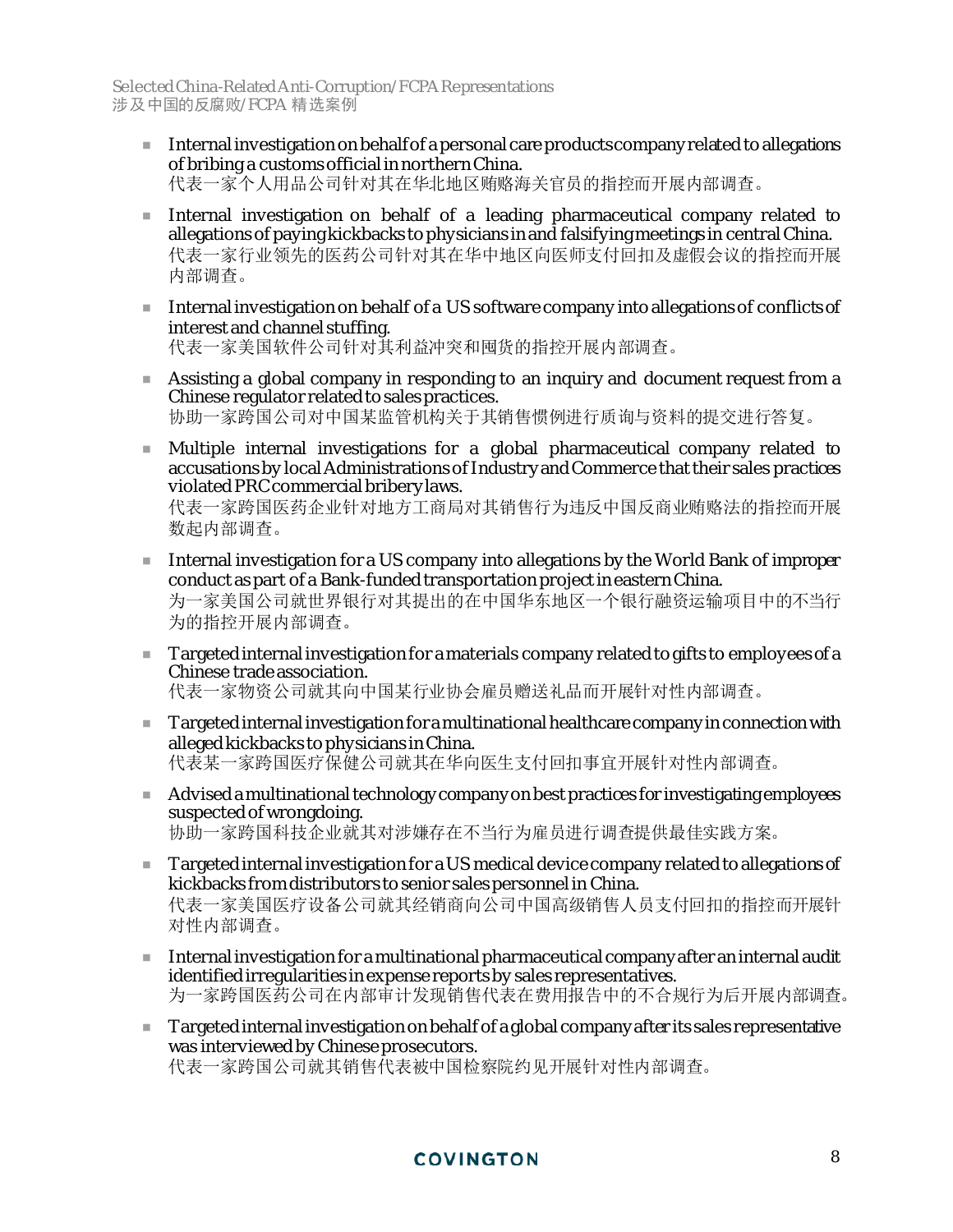**Targeted internal investigation on behalf of a US pharmaceutical company after** allegationswere raised about cash payments to clinical investigators and oral promises of additional payments after cash payments ceased.

代表一家美国制药公司就对临床研究人员进行现金支付及在终止现金支付之后仍予以口头 承诺进一步支付的指控而开展相关针对性内部调查。

 Advised a multinational conglomerate on privilege considerations in an internal investigation in China.

为一家跨国集团就其中国进行内部调查所涉及的律师客户特权保护情况提供咨询。

 Internal investigation on behalf of a global personal care products company into allegations of improper payments to government officials to obtain operating licenses in central and southern China.

代表一家全球个人护理产品公司关于其为了在中国华中和华南地区获得运营许可向政府官 员进行不当支付的指控开展内部调查。

- More than a dozen internal investigations for a large pharmaceutical company related to employee reimbursement issues. 代表一家大型医药公司针对其员工报销事宜而开展十几项内部调查。
- Internal investigation on behalf of a manufacturing company into allegations that employees in southern China made improper payments to employees of a state-owned energy company and engaged in conflicts of interest. 代表一家生产公司就其中国华南地区员工向一家国有能源公司员工进行不当支付并涉及利 益冲突的指控开展内部调查。
- **Targeted internal investigation on behalf of US telecommunications company after the** SEC began investigating its dealings with a Chinese state-owned telecom company. 代表一家美国电信公司因美国证交会调查其与某中国国有电信企业之间的接触而开展针对 性的内部调查。
- Multiple targeted internal investigations on behalf of a global software company into allegations of conflicts of interest, fake orders, side agreements with channel partners, and channel stuffing.

代表一家全球软件公司就其涉及的利益冲突、虚假定单、与渠道合作伙伴签订补充协议、 以及囤货的指控开展多项针对性的内部调查。

- $\blacksquare$  Targeted internal investigation on behalf of a consumer products company into allegations of improper reimbursement of funds to a distributor to settle a government penalty. 代表一家消费品公司为消除政府处罚而为经销商报销不当资金的指控开展针对性内部调查。
- Advising a US medical device company on interactions with US regulators related to allegations of improper payments. 向一家美国医疗器械公司就关于其不当支付的指控与美国政府官员沟通事宜提供咨询。
- **Targeted internal investigation for a multinational healthcare company after a sales** representative admitted to purchasing gift cards to give to physicians in southwestern China.

代表一家跨国医疗保健公司就某销售代表承认购买购物卡并赠予中国西南地区相关医师事 宜开展针对性内部调查。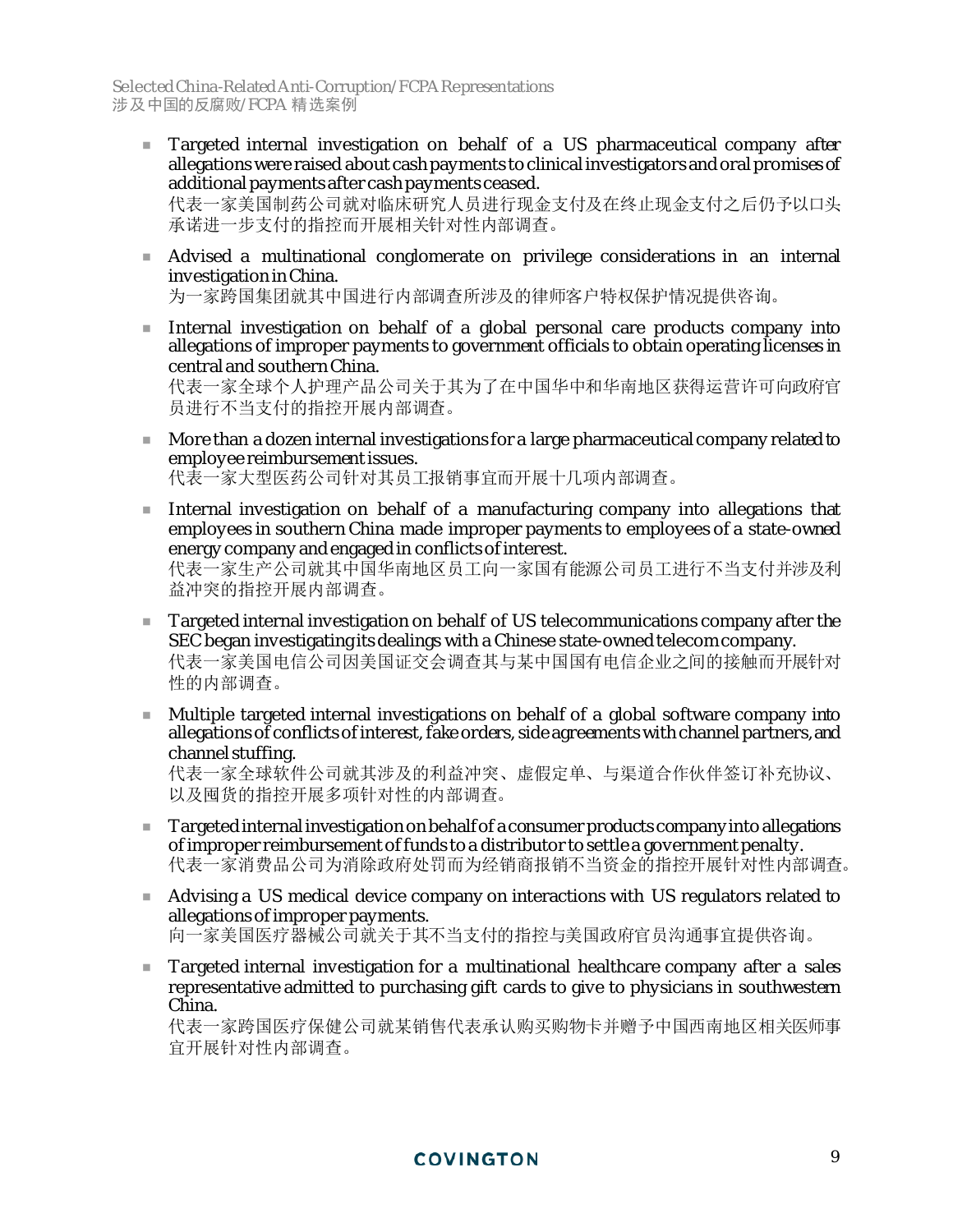Internal investigation on behalf of a multinational electronics company into allegations that local employees made improper payments to officials in a bonded zone as part of a construction project in western China.

代表一家跨国电子公司针对其当地员工在中国西部地区的一个建设项目中向保税区官员进 行不当支付的指控开展内部调查。

- Assisted two multinational companies in revising their internal investigation procedures. 协助两家跨国公司修订内部调查流程。
- Advising a global consulting company on interactions with Chinese authorities related to findings of employee embezzlement. 为一家全球咨询公司就关于发现员工职务侵占与中国政府沟通事宜提供咨询。
- **Internal investigation on behalf of an Asia-based pharmaceutical company after Chinese** prosecutors interviewed a senior government affairs employee, alleging bribes to Chinese government officials.

代表一家总部位于亚洲的医药公司针对中国检察机关就其某高级政府事务员工向中国政府 官员行贿指控进行质询开展内部调查。

Advised multiple companies on revisions to employment policies, employment contracts, and IT use policies to ensure access to data as part of investigations. 协助多家公司修订员工雇佣政策、聘用合同与 IT 使用政策并确保数据访问为其调查的组 成部分。

## <span id="page-9-0"></span>**Compliance Programs and Risk Assessments** 合规项目和风险评估

**Conducted a risk assessment for a global pharmaceutical company of its China operations,** including transaction testing and interviews with several dozen employees to understand knowledge of company policies and procedures.

代表一家跨国医药公司针对其中国营运开展包括交易业务抽查及对其数十名员工进行访谈 在内的风险评估以把握员工对公司内部政策及流程的知悉情况。

- Conducted a risk assessment for the China operations of a global auto parts company, including overseeing forensic transaction review, and interviews of more than 60 employees at six facilities in mainland China and Taiwan. 代表一家跨国汽车配件公司针对其中国业务经营开展包括监督取证交易审核及访谈其位于 中国大陆与台湾六处设施的 60 多名雇员的风险评估。
- Advised a major US conglomerate on implementation of its corporate anti-corruption policies in its China subsidiaries. 协助一家大型美国集团公司在华子公司贯彻执行公司反腐败合规政策。
- Conducted a risk assessment of a manufacturing company's China operations, including site visits in four provinces. 代表一家制造公司针对其中国营运开展包括于四个省份进行实地考察的风险评估。
- **Drafted tailored anti-corruption compliance procedures and training materials for Asian** subsidiaries of a US healthcare company. 代表一家美国医疗保健公司为其亚洲子公司量身定制反腐败合规流程与培训材料。
- Conducteda risk assessment and designed a targeted anti-corruption program for a sports and entertainment franchise doing business in China.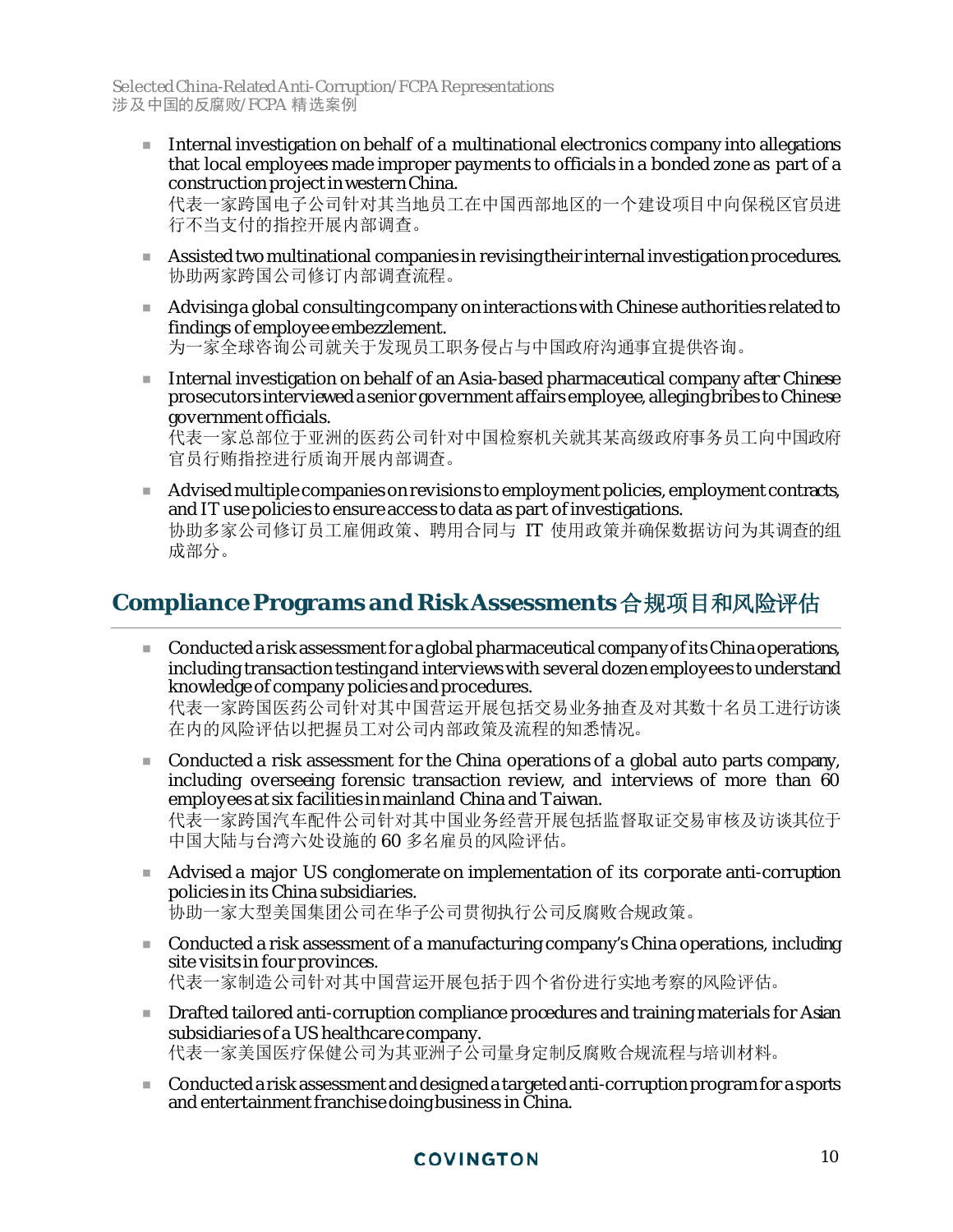代表一家在华开展业务的体育及娱乐特许经营商为其提供风险评估并制订具有针对性的反 贿赂政策项目。

- Conducted a compliance risk assessment of the China operations of a global pharmaceutical company. 代表一家全球医药公司对其中国运营业务开展合规风险评估。
- Conducteda risk assessment of an automotive company's logistics function in China. 代表一家汽车公司对其在华物流部门开展风险评估。
- Developedanti-corruption guidance for expatriate employees of a multinational insurance company seconded to a Chinese state-owned enterprise. 协助一家跨国保险公司为其外派至中国国有企业的员工提供反腐败指导。
- Conductedan FCPA gap analysis and implemented a tailored compliance program for an investment fund with projects across Asia, including China. 代表一家在中国和其它亚洲地区设有项目的投资基金公司为其提供美国《反海外腐败法》 的差距分析并协助其执行量身定制的合规项目。
- **Developed a tailored compliance program for the China operations of a financial services** company.

代表一家金融机构为其中国营运量身定制相关合规项目。

- **Conducted an internal assessment of anti-corruption compliance in China on behalf of an** industrial manufacturer. 代表一家工业制造商针对其反腐败合规进行内部评估。
- **Assisted a multinational biopharmaceutical company with a compliance assessment of its** operations in China.

协助一家跨国生物制药公司就其中国运营业务进行合规评估。

- Advised a global financial services conglomerate on strategic implementation of compliance procedures at a joint venture with a Chinese state-owned enterprise. 代表一家跨国性金融集团为其与某中国国有企业成立合资公司的合规流程的战略实施提供 法律咨询。
- $\blacksquare$  Conducted a compliance assessment of the China operations of a global food company. 代表一家全球食品公司对其中国运营业务进行合规评估。
- Conducted a risk assessment of the China operations of a multinational clean energy company. 代表一家跨国清洁能源公司针对其中国业务开展风险评估。
- As part of a global risk assessment for a trade association, conducted China-specific interviews of employees and third-party agents/representatives. 协助某行业公会开展全球风险评估并为其访谈特定中国员工与第三方代理/代表。
- Updated and revised a multinational personal care products company's anti-corruption policies in China. 协助一家跨国个人护理产品公司及时更新并修订其在华反腐败合规政策。
- Adapted a global cosmetics company's anti-corruption policy to the local Chinese market. 代表一家全球性化妆品公司针对中国市场特定情况调整并执行其反腐败合规政策。
- Tailored anti-corruption policies for a global oil company's operations in China.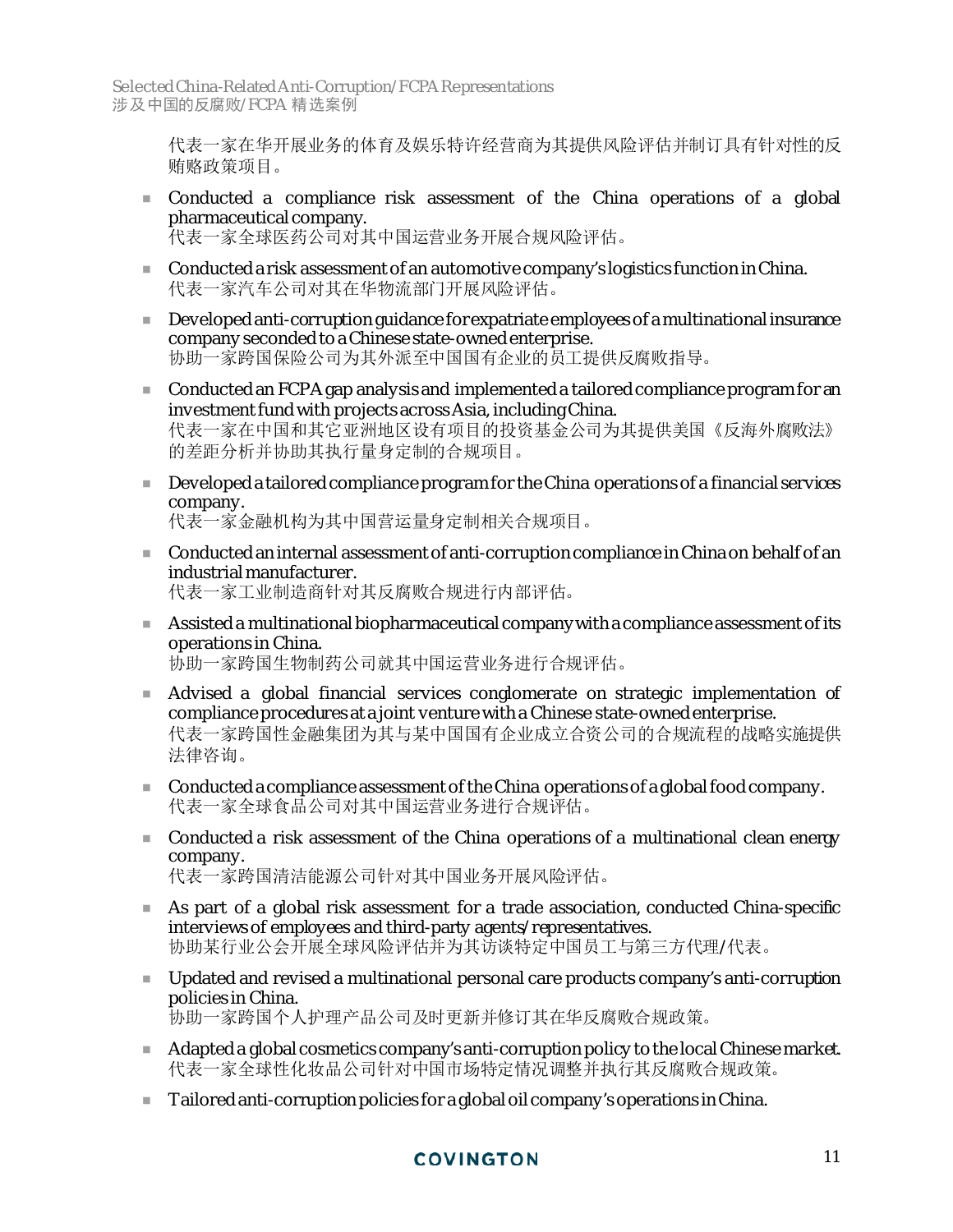Selected China-Related Anti-Corruption/FCPA Representations 涉及中国的反腐败/FCPA 精选案例

为一家全球石油公司对其中国运营业务制定反腐败政策。

- Conductedan anti-corruption risk assessment for a Japanese pharmaceutical company's operations in China. 代表一家日本医药公司针对其中国营运开展反腐败风险评估。
- Revised a US financial service company's anti-corruption procedures as applied to a joint venture with a Chinese state-owned enterprise. 代表一家美国金融机构修订其与某中国国有企业成立的合资公司的反腐败流程。
- Conducted a risk assessment of the China operations of a global entertainment company. 代理一家跨国娱乐公司对其中国业务开展风险评估。
- Developed China-specific anti-corruption policies and procedures for a European financial services company. 代理一家欧洲金融机构针对其特定中国营运情况制订相关反腐败合规政策与流程。
- Developed China-specific anti-corruption policies and procedures for a Japanese life sciences company. 代理一家日本生物科技公司针对其特定中国营运情况制订反腐败合规政策与流程。
- Advised a global company on best practices for compliance monitoring of joint ventures with government-affiliated entities. 为一家跨国公司与政府相关企业组建合资公司所涉及的合规监控提供最佳实践方案。

## <span id="page-11-0"></span>**Anti-Corruption Training** 反腐败合规培训

- **Presented anti-corruption compliance training in Chinese to key employees at the Chinese** subsidiary of a major US manufacturer. 代理一家大型美国制造商为其中国公司关键员工提供中文反腐败合规培训。
- **Presented anti-corruption compliance training in Chinese to key employees at the Chinese** subsidiary of a multinational clean energy company. 代理一家跨国清洁能源公司为其中国子公司的关键员工提供中文反腐败合规培训。
- $\blacksquare$  Presented training to China-based employees of a global natural resources company. 代理一家跨国性天然资源公司为其中国地区员工提供培训。
- Conductedanti-corruption training in Chinese and English for China-based employees of a multinational pharmaceutical company. 代理一家跨国医药公司为其中国地区员工提供中、英文双语反腐败合规培训。
- Conducted anti-corruption training in Chinese for China-based employees of a multinational financial services company. 代理一家跨国金融机构为其中国地区员工提供中文反腐败合规培训。
- Assisted a US agricultural company in developing anti-corruption training materials in Chinese and English. 代理一家美国农业公司为其中、英文双语的反腐败合规培训材料提供指导。
- **Presented multiple anti-corruption trainings in Chinese to employees of a Chinese state**owned enterprise with a minority investment by a US financial services company.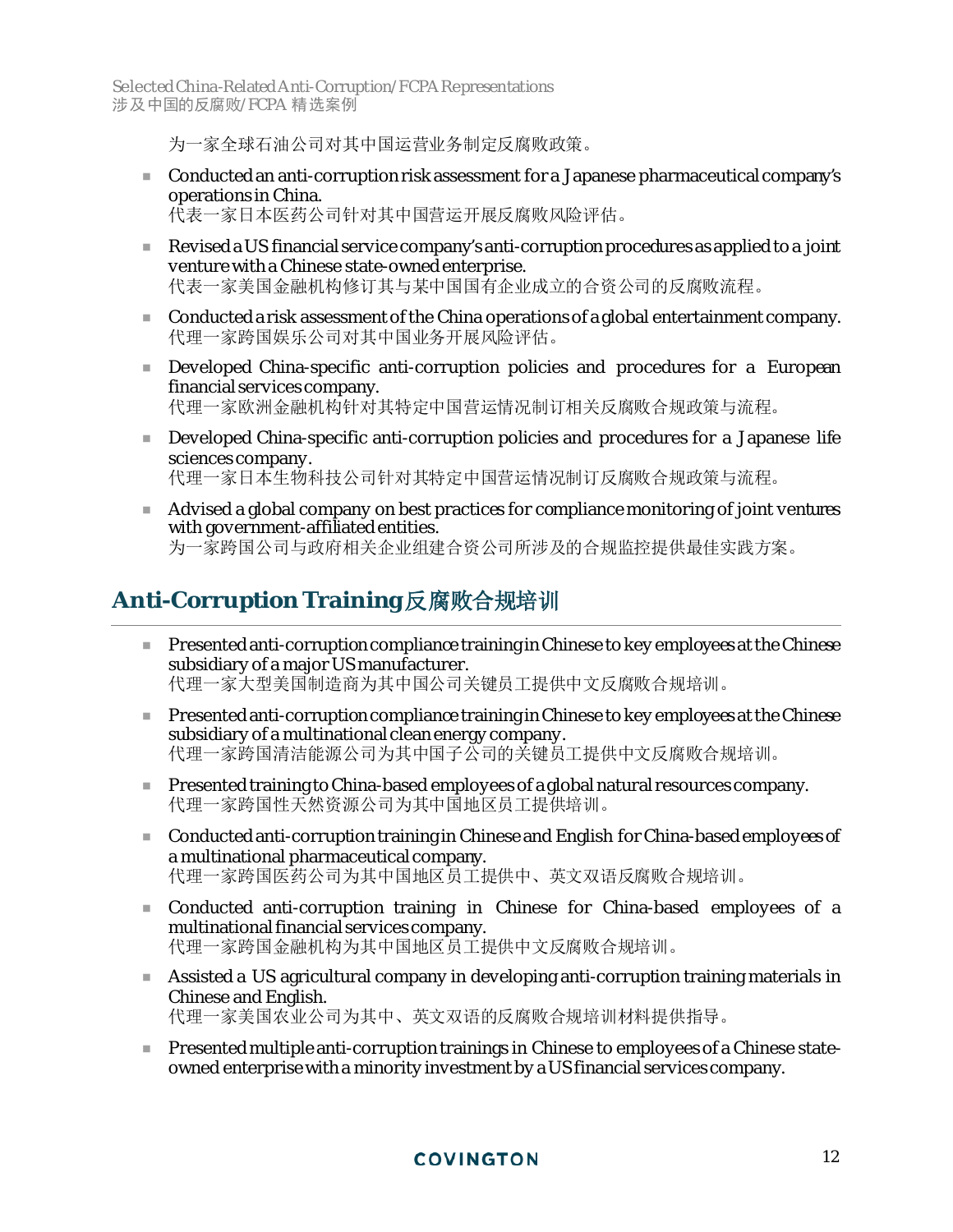协助一家作为中国国有企业少数股东的美国金融机构为其员工多次提供中文反腐败合规培 训。

 Conductedanti-corruption training in Chinese and English for China-based employees of a US food company.

协助一家美国食品公司为其中国地区员工提供中、英文双语反腐败合规培训。

- **Drafted and presented compliance training in Chinese to employees of a joint venture** between a Chinese state-owned enterprise and a US manufacturing company. 协助由中国某国有企业和美国某制造公司合资成立的公司为其起草中文员工合规培训材料 并提供相应的培训。
- **Presented training to legal department personnel of a global medical device company.** 为一家全球医疗器械公司法律部门人员提供培训。
- Presented anti-corruption training to a hedge fund with significant operations in China and other parts of Asia. 代理一家在中国及亚洲其它地区均有大量业务的对冲基金公司为其提供反腐败合规培训。
- **Prepared and presented anti-corruption compliance training for China-based employees** of a US medical device manufacturer. 代理一家美国医疗器械生产商为其中国地区的员工编制反腐败合规培训材料并提供相应的 培训。
- **EXECUTE:** Drafted and presented compliance training for a multinational health products company. 代理一家跨国保健品公司为其起草合规培训材料并提供培训。
- **Drafted and presented compliance training in Chinese to employees of a joint venture** between a Chinese state-owned enterprise and a US clean energy company. 代理一家由某中国国有企业和某美国清洁能源公司合资成立的公司为其起草中文员工合规 培训材料并提供相应的培训。
- **Drafted and presented compliance training in China at an annual sales conference of an** Asia-based technology company. 为一家亚洲科技公司就其在华年度销售会议起草并提供合规培训。
- **Drafted and presented compliance training to China-based employees of a global medical** device company. 代理一家全球医疗器械公司为其中国员工起草合规培训材料并提供相应的培训。
- Drafted and presented compliance training in Chinese to sales, marketing, and management personnel of a multinational health products company. 代理一家跨国保健品公司为其销售、市场和管理人员起草中文合规培训材料并提供相应的 培训。
- Drafted and presented anti-corruption compliance training in Chinese to a crossfunctional group of a healthcare company. 代理一家医疗保健公司为其起草跨部门中文反腐败合规培训材料并提供相应的培训。
- **Drafted and presented compliance training in Chinese to sales, finance, legal, and** compliance personnel of a cosmetics company. 代理一家化妆品公司为其销售、财务、法务和合规人员起草中文合规培训材料并提供相应 的培训。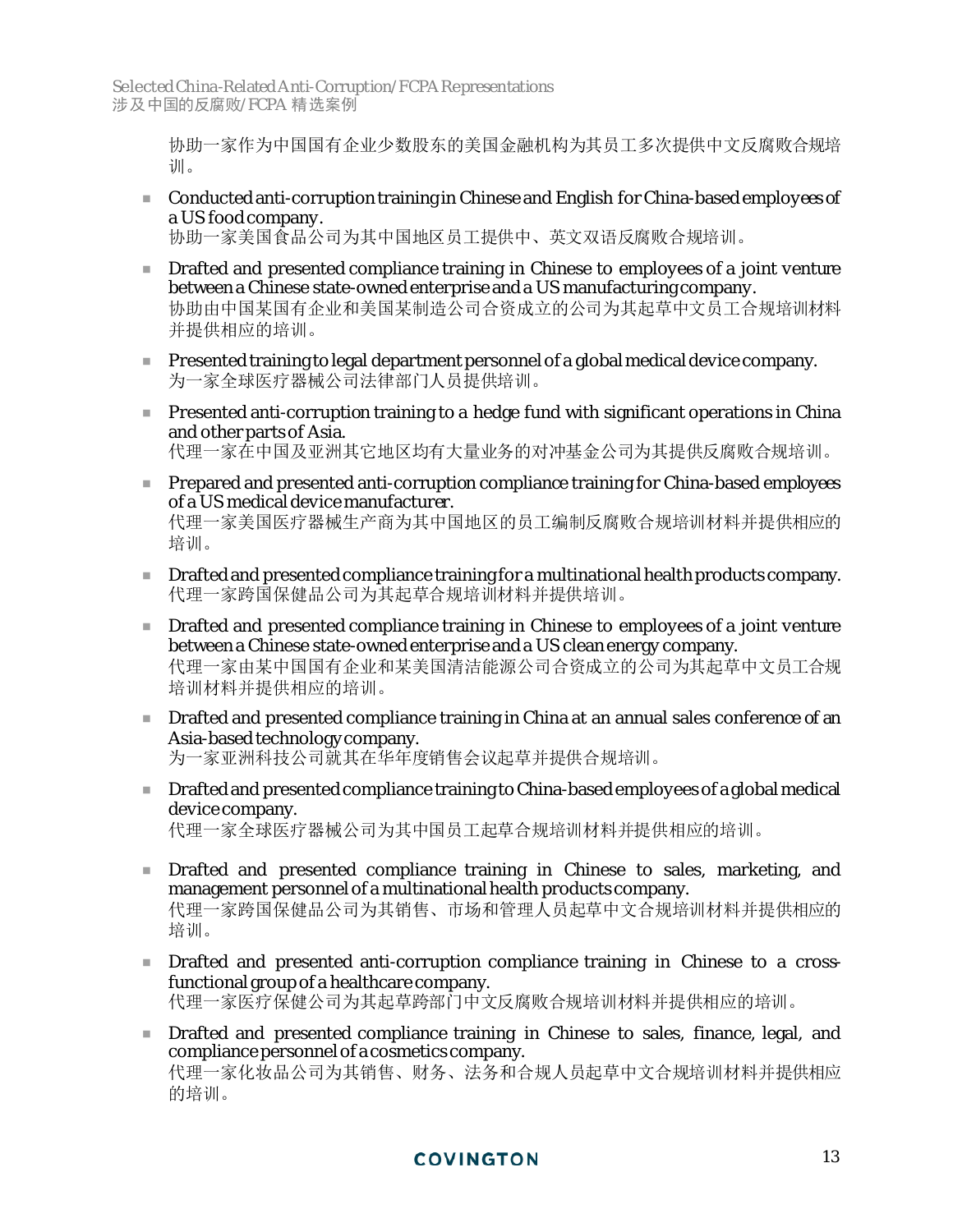- **Drafted and presented compliance training to a Chinese financial services company owned** by a US hedge fund. 代理一家美国对冲基金旗下有的中国金融机构为其起草合规培训材料并提供相应的培训。
- **Presented compliance training to China-based employees of a global oil company.** 为一家全球石油公司向其中国员工提供合规培训。
- **Drafted and presented compliance training in Chinese to China-based employees of a US** semi-conductor technology Company. 为一家美国半导体科技公司向其中国员工起草并用中文提供合规培训。
- Draftedand presented compliance training in Chinese to China-based employees of a US biotechnology company. 代理一家美国生物科技公司为其中国地区的员工起草中文合规培训材料并提供相应的培训。
- Drafted and presented compliance training in Chinese to sales, finance, legal, and compliance personnel of an auto parts company based in six affiliates in mainland China and Taiwan.

代理一家汽车配件公司为其驻中国大陆的六家关联公司销售、财务、法务和合规人员起草 中文合规培训材料并提供相应的培训。

## <span id="page-13-0"></span>**Transactional Compliance / Due Diligence** 交易合规 **/** 尽职调查

- Advised a US consumer products company on its proposed acquisition of a Chinese distributor, including Advised on risks of criminal, civil, and administrative liability for past improper conduct by the distributor. 为一家美国消费品公司就其收购中国经销商的潜在交易提供咨询,包括该经销商过去不当 行为相关的刑事、民事及行政责任相关风险的咨询。
- Conducted extensive due diligence on behalf of a US life sciences company into an investment into a Chinese company. 代表一家美国生命科学公司就其对一家中国公司的投资开展广泛的尽职调查。
- Assisted a global conglomerate with compliance due diligence on an acquisition of a Chinese industrial company. 协助一家全球性企业集团就其收购一家中国实业公司而开展合规方面的尽职调查。
- Conducted targeted corruption-specific due diligence related to a US transportation company's investment in a state-owned enterprise in China. 代表一美国运输公司就其投资一家中国国有企业而开展有针对性的反腐败尽职调查。
- Advised a US biotech company concerning the corruption risks associated with an acquisition in China. 代表一家美国生物科技公司就其在中国的收购行为提供腐败风险相关咨询。
- Conducted targeted anti-corruption due diligence related to a US financial service company's investment in a state-owned enterprise in China, including interviews of the target's employees and transaction testing.

代表一家美国金融机构就其对中国某国有企业的投资开展针对性的反腐败尽职调查,包括 访谈该国有企业员工并进行业务抽查。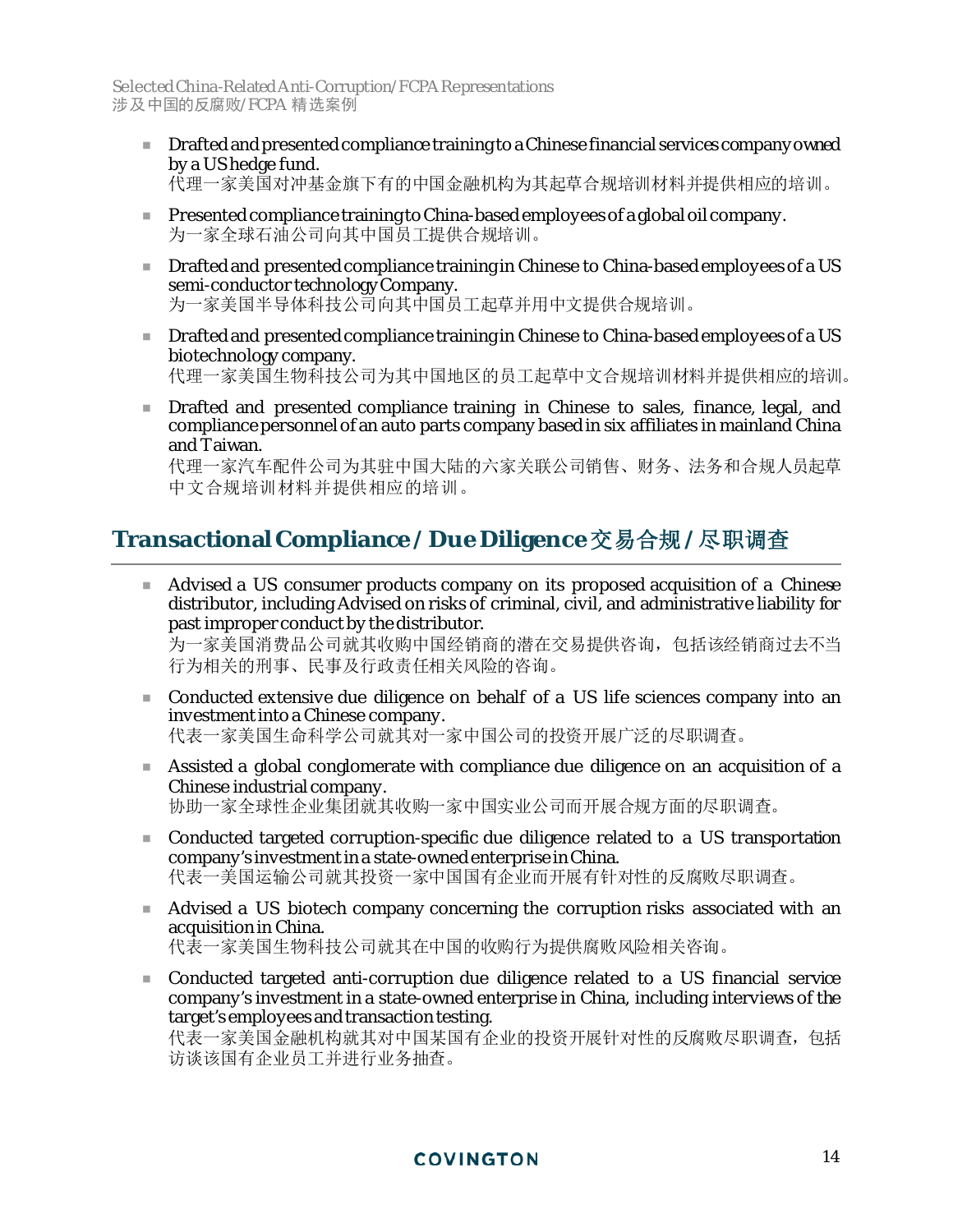$\blacksquare$  Advised a global biopharmaceutical company on the compliance aspects of a joint venture with a Chinese pharma company, including compliance-specific due diligence and transactional documents.

为某全球性生物制药公司与中国制药公司的合资企业提供有关合规方面的咨询,包括合规 尽职调查和业务文件审阅。

- Advised on the due diligence process for an acquisition of a Taiwanese manufacturing company with significant China operations. 就收购一家拥有大量在华业务的台湾制造企业的尽职调查程序提供咨询。
- Assisted a US biotechnology with diligence on a potential collaboration partner in China. 协助一家美国生物科技公司对中国的一个潜在合作伙伴进行尽职调查。
- Advised a private equity firm on a joint-venture arrangement with an Indian company using a key manufacturing vendor based in China. 代表一家私募基金公司就其与一家主要生产代理商位于中国的印度公司之间签订的合资经 营协议提供咨询。
- Assisting a US personal care products company with anti-corruption due diligence into a joint venture partner in China. 协助一家美国个人护理产品公司就针对其中国合资伙伴进行反腐败尽职调查。
- Advised a US manufacturer on the sufficiency of due diligence conducted on a Chinese company. 就一家美国生产商对中国某公司进行的尽职调查之充分性提供咨询。
- Advised a European biotechnology company on the compliance-related provisions of a licensing agreement with China-based companies. 为一家欧洲生物制药公司与中国公司的许可协议中的合规条款提供咨询。
- Advised a global non-governmental organization on the compliance risks of partnering with a local Chinese non-governmental organization based on certain due diligence findings indicating impropriety.

根据尽职调查结果所呈现的某些不正当行为,为一家全球性非政府组织与一家中国当地的 非政府组织之间进行合作的合规风险提供咨询。

- Advised a US life science company on anti-corruption aspects of a licensing deal with a Chinese partner. 为某美国生命科学公司与某中国合作伙伴的一项许可交易所涉及的反腐败事宜提供咨询。
- Advised an industry automation company on due diligence of distributors in China. 为一家行业自动化公司对其中国经销商的尽职调查提供咨询。
- Advised a US-listed Chinese company on the adequacy of due diligence on an intermediary. 为一家在美国上市的中国公司对某中介机构进行尽职调查之充分性提供相关咨询。
- Advised a global hedge fund on the adequacy of due diligence on certain China-based consultants.

为一家跨国对冲基金公司就其对某些中国顾问进行尽职调查的合理性提供相关咨询。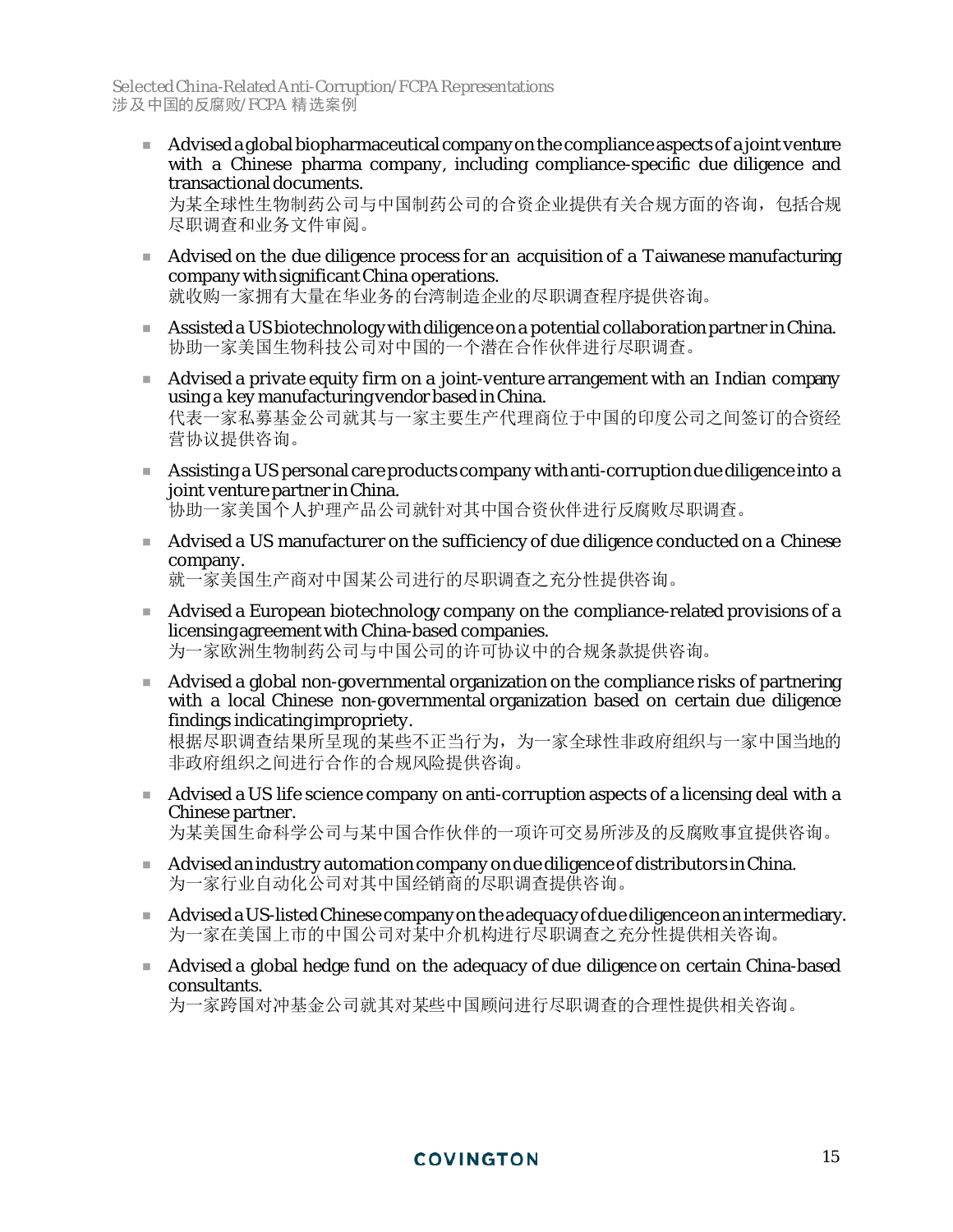## <span id="page-15-0"></span>**Compliance Counseling and Advice** 合规咨询与建议

We provide ongoing compliance advice to more than 80 companies with operations in China. Selected recent matters include:

科文顿为 80 多家拥有在华业务的企业持续提供合规方面的咨询。部分近期代理业务包括:

- Advised an industrial manufacturer on corruption-related issues with its sales representatives in China. 为某工业制造商就其中国销售代表所涉及的腐败相关问题提供咨询。
- Advised a China-based technology company on the extraterritorial application of the FCPA. 为某中国科技公司就 FCPA 的域外适用提供咨询。
- Advised a medical device company on corruption-related issues with its Chinese distributors.
- 为某医疗器械公司就其中国经销商所涉及的腐败相关问题提供咨询。Advised a personal care products company on revisions to its China gifts, meals, and entertainment policies. 为一家个人护理产品公司就其修改在中国提供礼品、餐饮和娱乐政策提供咨询。
- Advised a clean energy company with expatriate employees in China on anti-corruption compliance issues. 为一家外派员工至中国的清洁能源公司就其反腐败合规事宜提供咨询。
- **Advised a multinational financial services company on commercial bribery laws and the** FCPA. 为一家跨国金融机构提供有关商业贿赂相关法律及美国《反海外腐败法》的咨询。
- Adviseda global natural resource company on provision of gifts, hospitality, and travel to employees of PRC government agencies and state-owned enterprises. 为一家跨国天然资源公司就其向中国政府机构和国有企业员工提供礼物、招待和差旅方面 的规定提供法律咨询。
- Assisted several global pharmaceutical companies on policies and procedures for interactions with healthcare professionals and compliance with local law. 协助若干家全球性医药公司制定与医护人员往来和地方法律合规方面的相关政策和流程。
- Adviseda global financial services company on corruption risks related to hiring of a wellconnected third-party agent. 为一家跨国金融机构聘用某具有良好社会关系的第三方代理所存在的腐败风险进行评估。
- Adviseda technology company on the establishment of an advisory council in China that would include executives of state-owned enterprises and current and former PRC government officials.

为一家科技公司就其在中国成立顾问委员会且该委员会成员将包括中国国有企业管理人员 及在职与前任中国政府官员而提供法律咨询。

- Assisted a global pharmaceutical company in understanding a director's liability for improper acts by the company or its employee. 指导一家跨国医药公司明晰其董事对公司或公司员工的不当行为所应承担的责任。
- Advised a telecommunications company on the hiring of a consultant affiliated with a state-owned enterprise.

为一家电信公司就聘用国有企业员工为其顾问的相关事宜提供咨询。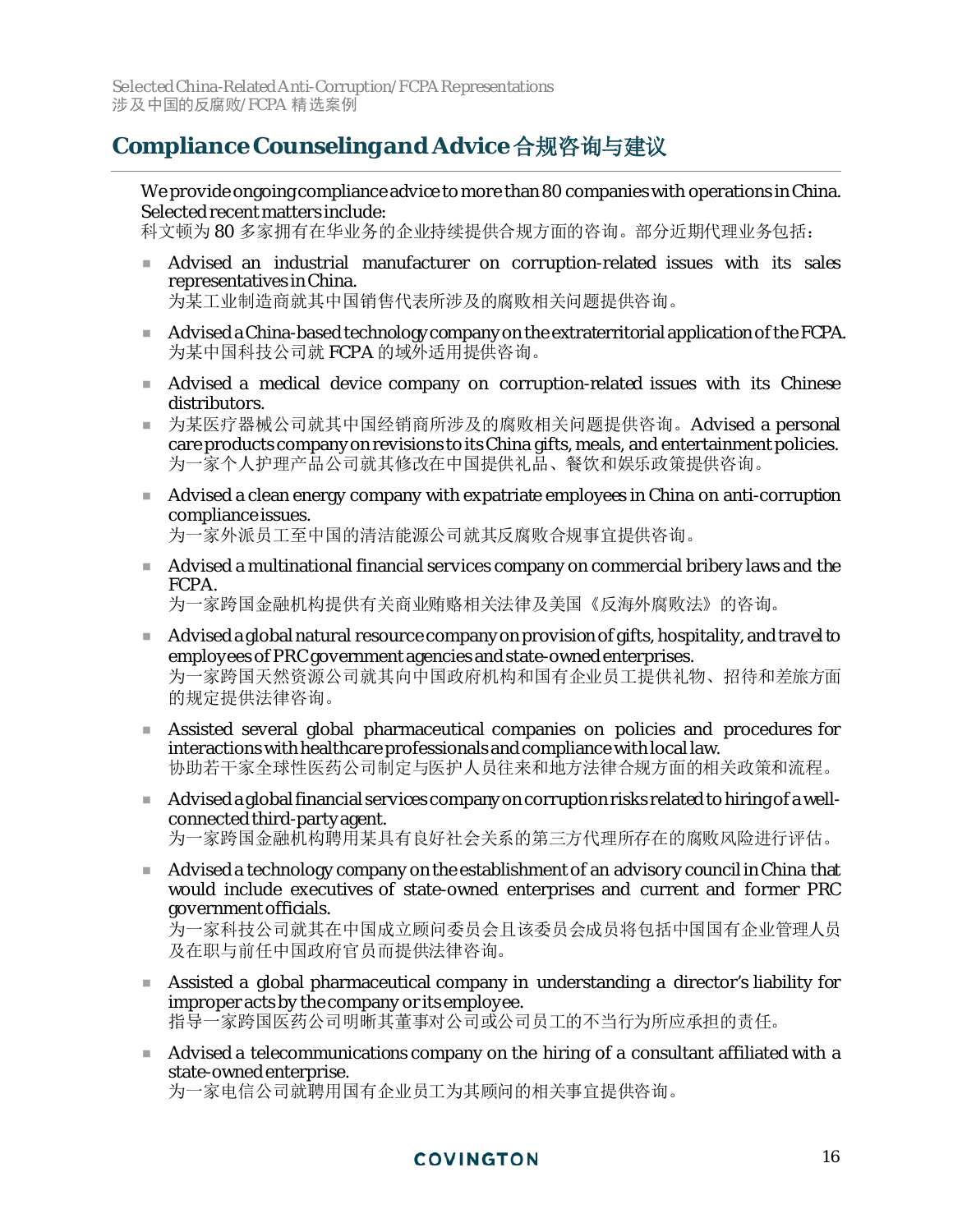- Advised a multinational advertising firm on the compliance risks of irregular financial interactions with customers in China. 为一家跨国广告公司就其与中国客户的非正常财务交易的合规风险提供咨询。
- Advised multiple pharmaceutical and medical device companies on donations to healthcare institutions in China. 就多家医药及医疗设备公司向中国医疗机构进行捐赠事宜提供咨询。
- Advised a US company after a senior manager was the subject of a false report to Chinese authorities in southern China as having participated in a bribery scheme. 为一家美国公司就一份给中国华南地区政府部门的不实举报中提到其高级经理参与贿赂的 事宜后提供咨询。
- Advised a US biotechnology company on compliance risk mitigation related to a collaboration agreement in China. 为一家美国生物科技公司就涉及中国一项合作协议的合规风险减轻事宜提供咨询。
- Advised a real estate company on the provision of gifts, entertainment, and travel to employees of Chinese state-owned enterprises. 为一家房地产公司向中国国企员工提供礼物、娱乐和差旅的相关事宜提供咨询。
- Advised a multinational company related to the termination of certain China-based employees for violations of the company's gifts and entertainment policies, including one employee who threatenedto become a whistleblower. 协助一家跨国公司就其解聘违反公司礼品娱乐管理政策的部分中国地区员工(包括一名威 胁进行举报的员工)事宜提供咨询。
- Advised a US medical device company regarding termination of a local distributor for improper conduct. 为一家美国医疗器械公司因其当地经销商的不当行为而被吊销资格事宜提供咨询。
- Adviseda leading Chinese telecommunication company on FCPA jurisdictional issues. 为一家行业领先的中国电信公司就美国《反海外腐败法》管辖范围提供咨询。
- Advised a US medical diagnostics company on the compliance risks of sponsoring certain medical conferences. 为一家美国医疗诊断公司关于赞助某些医学会议的合规风险提供咨询。

Adviseda US mining company regarding the risks of engaging a third-party consultant in

- interacting with a large Chinese state-owned enterprise. 为一家美国矿业公司就其聘请第三方顾问与某中国大型国企进行接触所涉及的相关风险提 供咨询。
- Advised a European energy company on corruption risks related to certain banking transactions with a Chinese state-owned energy company. 为一家欧洲能源公司就其与中国某国有能源公司进行特定银行业务交易所涉及的腐败风险 提供咨询。
- Advised a biopharmaceutical company on the risks of engaging as consultants certain experts who were also retained by Chinese food and drug authorities. 为一家生物制药公司关于聘用兼任中国食品药品政府部门的专家担任顾问的风险提供咨询。
- Advised a global technology company on corruption risks related to donations to certain PRC government agencies.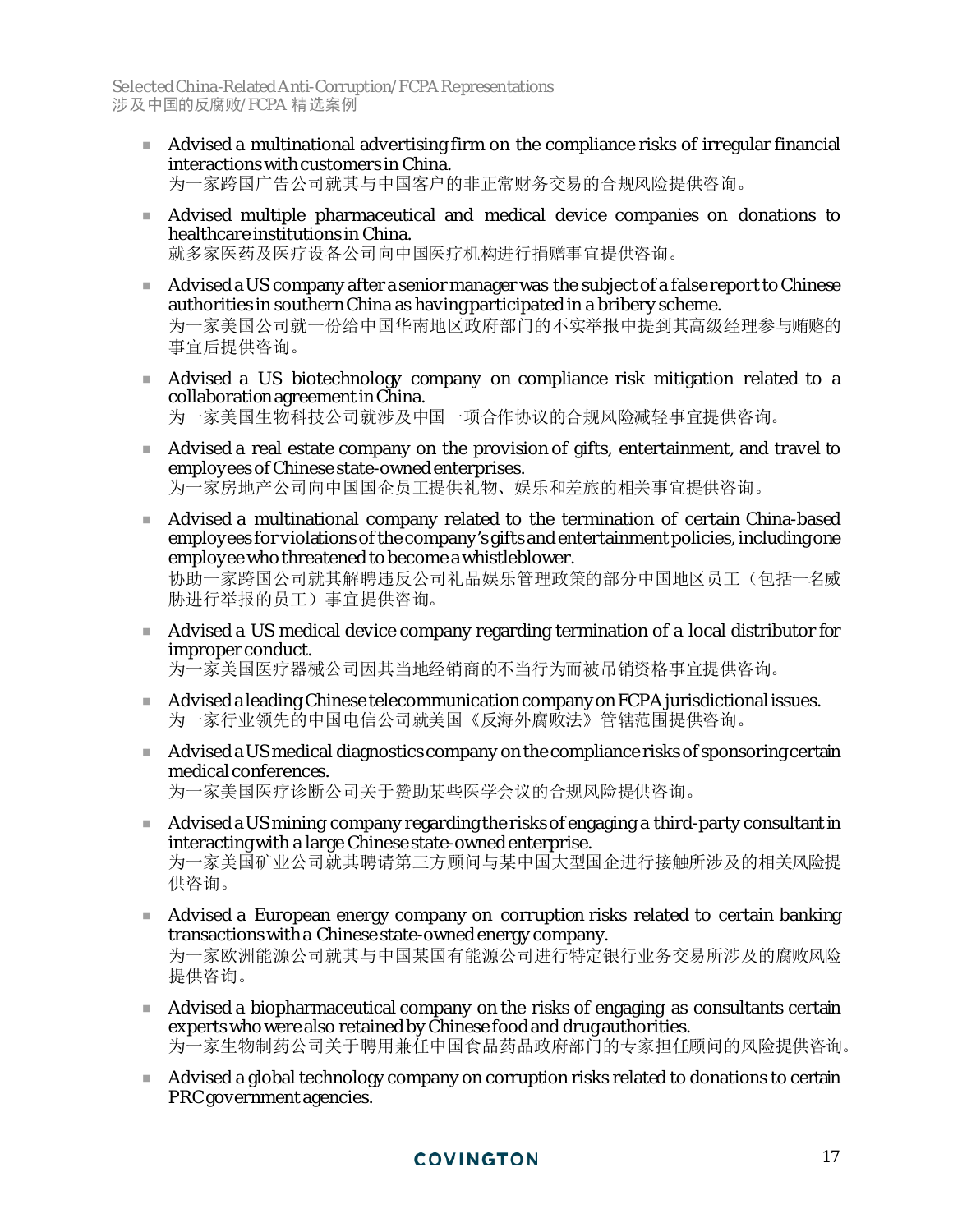为一家全球性科技公司就其向中国某政府机构进行捐赠所涉及的腐败风险提供咨询。

- Advised a US technology company on modifications to its corporate structure in China after an internal investigation revealed kickbacks to Chinese state-owned entities. 因内部调查发现向中国国有企业提供回扣的行为,而为一家美国科技公司提供其中国公司 架构重组的法律咨询。
- Advised a US healthcare company on sponsoring travel of physicians to attend a conference in Europe.

为一家美国医药公司就其赞助医生去欧洲参加会议事宜提供咨询。

- Advised a global technology company on gift cards and commercial bribery issues. 为一家全球性技术公司提供有关礼品卡和商业贿赂事宜的咨询。
- Advised a global medical device company on consulting agreements with physicians in China.

为一家全球性医疗器械公司就其与中国地区的医生之间咨询协议提供咨询。

- Advised a US company on the FCPA implications of gifts to employees of Chinese trade associations. 为一家美国公司向中国行业协会员工送礼所涉及的美国《反海外腐败法》相关问题提供咨 询。
- Advised a US biotechnology company on the corruption risks of sponsoring certain international travel and training for physicians in China. 为一家美国生物制药公司赞助中国医生进行国际旅行和培训所涉及的腐败风险提供咨询。
- **Advised a multinational medical device manufacturer on the corruption risks related to** certain procurements irregularities in a sale to a hospital in China. 为某跨国医疗设备生产商就其向中国某医院的销售存在的不合规采购事宜提供腐败风险咨 询。
- Advised a construction materials company on the risks of engaging a distributor with certain red flags. 为某建筑材料公司就其与存在一定风险的经销商进行合作而提供相关咨询。
- Advised a global IT company on privileged issues related to communications with a compliance officer at a joint venture with a state-owned enterprise in China. 为一家跨国 IT 公司与中国某国有合资企业的合规官员之间的沟通交流所涉及的保密事宜 提供咨询。
- Advised a personal care products company on certain sponsorships and donations to state-owned media companies.

为一家个人护理产品公司赞助及对某国有媒体公司进行捐赠的事宜提供咨询。

- Advised a trade association regarding certain interactions with Chinese academics. 为一家行业协会与中国学者的相关往来提供咨询。
- $\blacksquare$  Advised a multinational media company regarding dealings with a state-owned film group after a senior official at the film group was investigated for irregularities. 某国有影视集团高级官员因违纪接受调查背景下,为一家跨国媒体公司就其与该影视集团 之间的往来事宜提供咨询。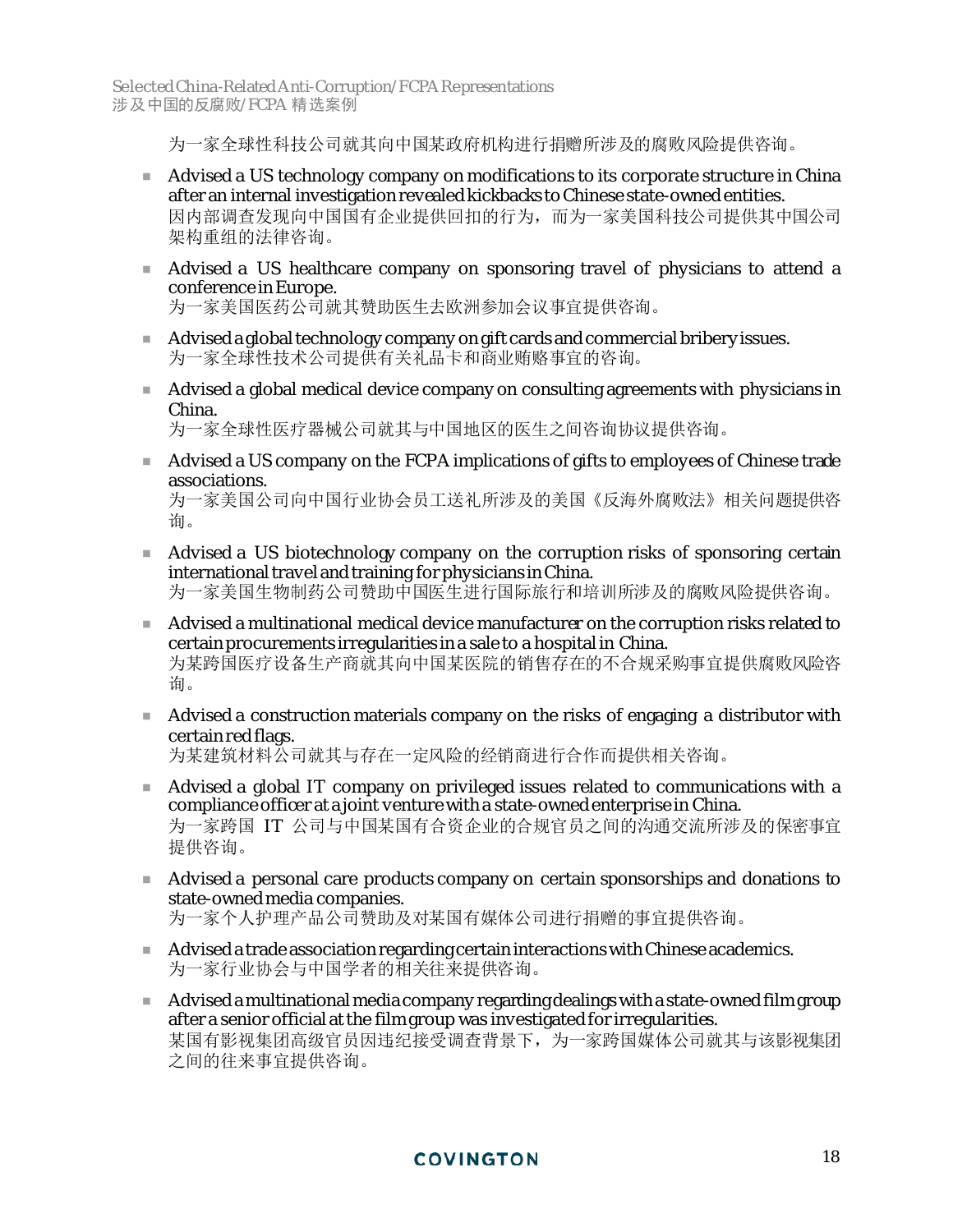Advised a global cosmetics company regarding holiday gifts to Chinese government officials.

为一家跨国化妆品公司向中国政府官员的赠送节日礼品事宜提供咨询。

 Advised a global equipment company on the risks of selling through certain second-tier distributors affiliated with government officials. 为一家跨国设备公司通过某些与政府官员有关联的二级经销商进行产品销售所存在的风险

提供咨询。

- Advised a US biotechnology company on interactions with a Chinese joint venture partner after bribery allegations were made against a principal of the JV partner. 一家美国生物科技公司的中国合资企业合作伙伴受到贿赂指控背景下,为该公司与该合作 伙伴之间的往来事宜提供咨询。
- Adviseda multinational healthcare company regarding payments to third-parties in China. 为一家跨国医疗保健公司对中国第三方公司的付款事宜提供咨询。
- Advised a consumer products company on sponsoring travel of Chinese quality officials to travel to the company's factory.

为一家消费品公司向到该公司工厂进行视察的中国质量检测官员支付差旅费用事宜提供咨 询。

 Adviseda US diagnostics company about the risks of engaging a distributor to serve as its registration agent in China.

为一家美国诊断公司聘请经销商作为其在华注册代理人所涉及的风险提供咨询。

- Advised a financial services company on the risks of engaging an auditor for its Chinese joint venture after the auditor came under scrutiny by PRC regulatory authorities. 在一家金融机构为其中国合资企业聘请的某审计师受到中国监管部门的审查后就聘请该审 计师所涉及的风险提供咨询。
- Advised a US pharmaceutical company on the compliance risks of conducting certain clinical trials in China with a third party after red flags were raised. 发现存在不当行为的征兆,为一家美国医药公司与第三方在中国共同进行某些临床实验的 所涉及的合规风险为其提供咨询。
- Advised a multinational medical device company about risks of engaging a distributor after diligence identified that former employees of the distributor had been convicted of bribery in China.

为一家跨国医疗器械公司关于尽职调查发现一家经销商前员工在中国有贿赂犯罪记录后是 否雇佣该经销商的风险提供咨询。

- Adviseda media company on a forward-looking crisis management strategy in China. 为一家媒体公司在中国的前瞻性危机管理策略提供咨询。
- Advised a US biotechnology company on compliance risks of interactions with contract manufacturers in China. 为一家美国生物科技公司在华接触合约制造商所涉及的合规风险提供咨询。
- Adviseda multinational manufacturing company on the risks of dealing with certain thirdparty construction and distribution entities in China. 为一家跨国制造业公司与中国某第三方建筑与经销公司之间往来所存在的风险提供咨询。
- Advised a global medical device company on a proposed donation to a Chinese hospital.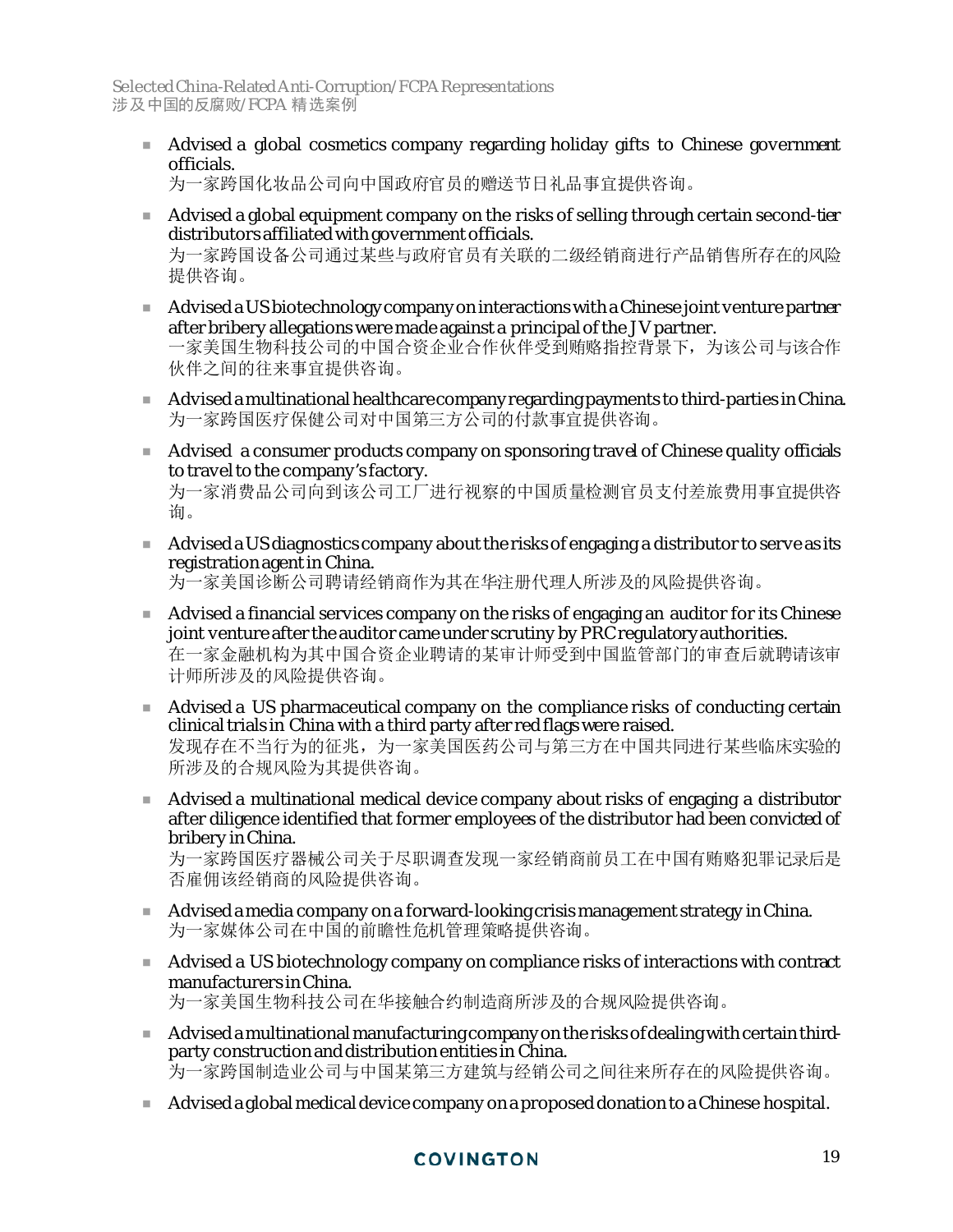为一家跨国医疗器械公司就其向某中国医院拟赠的事宜提供咨询。

- Advised a multinational power manufacturer on updating its third-party diligence and contracting procedures after irregularities were detected. 为一家跨国电力生产商就发现不合规行为后对其第三方尽职调查和签署协议流程的更新提 供咨询。
- Advised a multinational financial services company on the risks of sponsoring certain travel for employees of a state-owned entity and family. 为一家跨国金融机构为某国有企业雇员及家人提供差旅费用所涉及的风险提供咨询。
- Advised a global electronics company on compliance issues with its joint venture partner in China.

为一家跨国电子公司及其中国合资伙伴的合规事宜提供咨询。